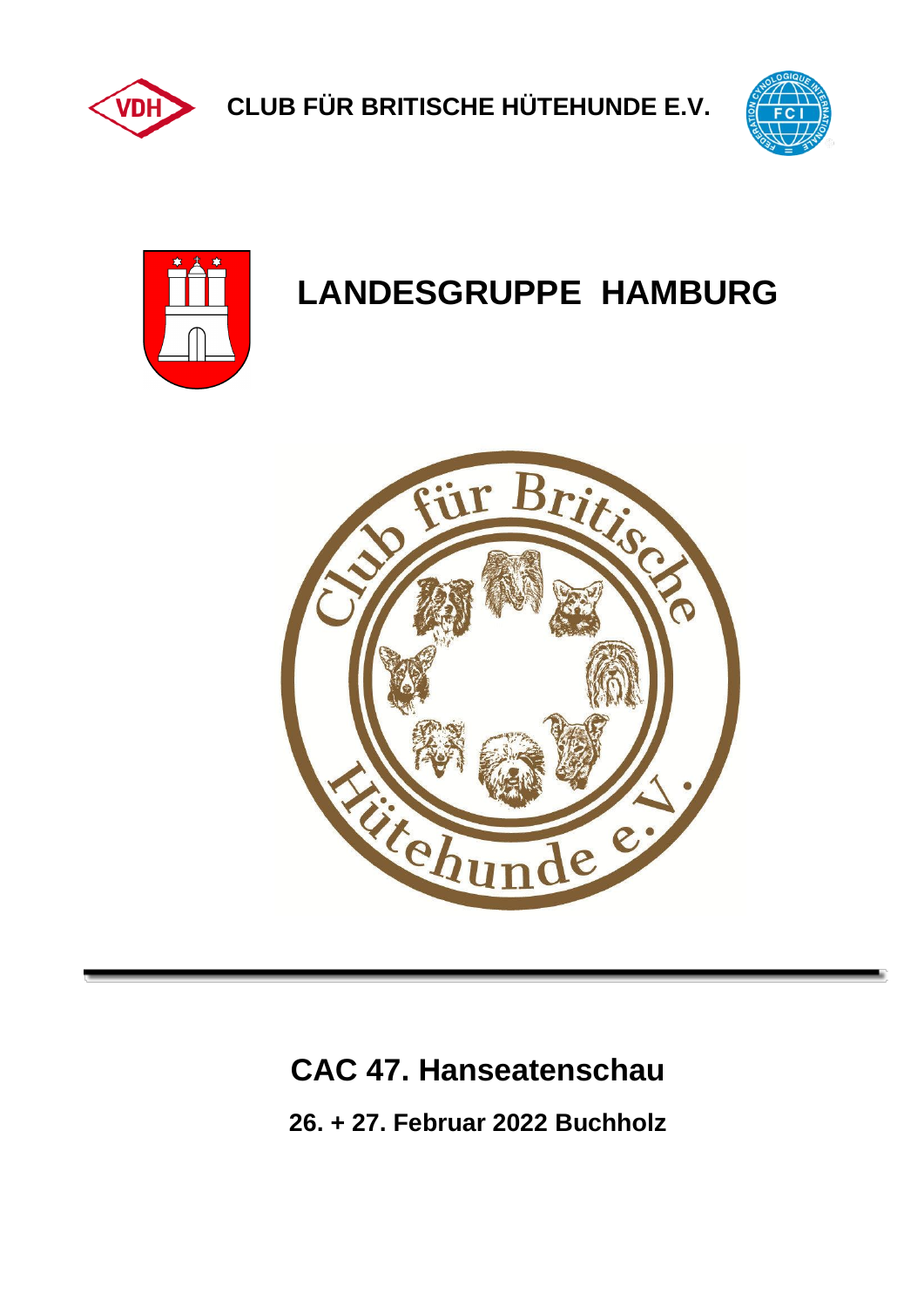| <b>Ring 1</b> | <b>Erika Heintz</b>                     | Körungen                    | Beginn: 10:00 Uhr |
|---------------|-----------------------------------------|-----------------------------|-------------------|
| <b>Ring 2</b> | <b>Helle</b><br>Asgaard-<br>Faarup (DK) | Welsh Corgi Cardigan        | 10:00 Uhr         |
|               |                                         | <b>Border Collie</b>        | 11:00 Uhr         |
| <b>Ring 3</b> | <b>Evelyn</b><br><b>Stotuth</b>         | <b>Old English Sheepdog</b> | 10:00 Uhr         |
|               |                                         | <b>Bearded Collie</b>       | 11:00 Uhr         |

RING- UND ZEITEINTEILUNG 26. FEBRUAR 2022

# RING- UND ZEITEINTEILUNG 27. FEBRUAR 2022

| Ring 1        | Erika Heintz                            | Körungen               | Beginn: 10:00 Uhr |
|---------------|-----------------------------------------|------------------------|-------------------|
| <b>Ring 2</b> | <b>Helle</b><br>Asgaard-<br>Faarup (DK) | Welsh Corgi Pembroke   | 10:00 Uhr         |
|               |                                         | <b>Sheltie</b>         | 11:30 Uhr         |
| Ring 3        | <b>Evelyn</b>                           | <b>Collie Kurzhaar</b> | 10:00 Uhr         |
|               | <b>Stotuth</b>                          | Collie Langhaar        | 10:30 Uhr         |
|               |                                         |                        |                   |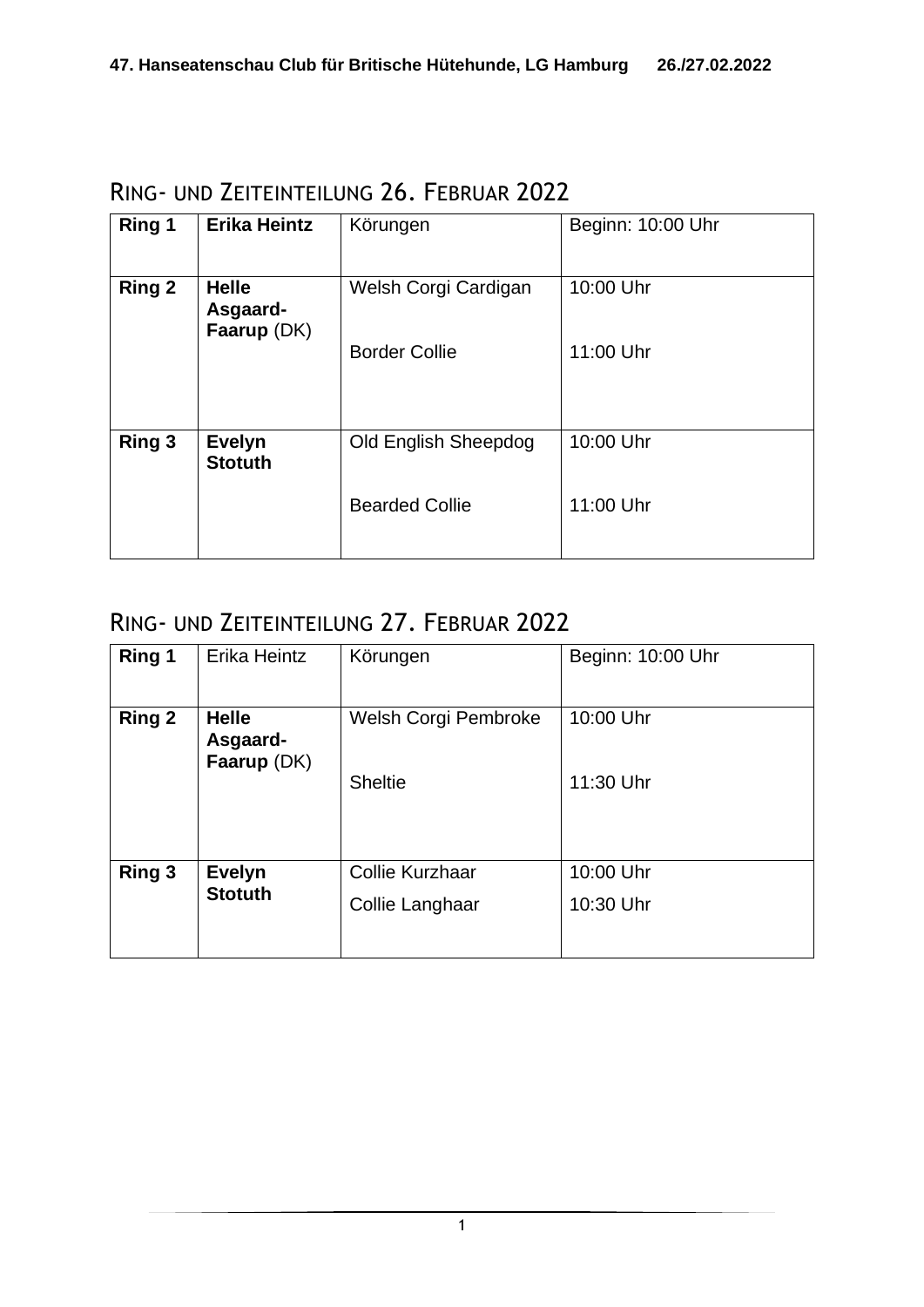# SAMSTAG, 26.02.2022 RING 2 – WELSH CORGI CARDIGAN

Richterin: Helle Asgaard-Faarup

## **RÜDEN**

JUGENDKLASSE

1 Dragonkeeper von Platonogi ZB-Nr.: PKR.I-98809 | gew.: 25.03.2021 V:Fest You Only Live Once M:Wind of Grand Kesidi Z: A. Krzyżewska | B: S. Martens

#### **CHAMPIONKLASSE**

2 Int.MultiCh, JSg ,GW, Crufts Junior Winner,BundesSg, AlpenCh. Mal Bagushy Chester ZB-Nr.: WCC 1594 | gew.: 11.11.2018 V:Int.Ch DT, LUX, NL Hope On California Caleb M:Int. Multi Ch. Zhacardi Aelita Z: Yulia Martirosyants | B: Cornelia Oberg

### **HÜNDINNEN**

#### **JUGENDKLASSE**

3 Clan of Corgwn Chips ZB-Nr.: ZBrH WCC1951 | gew.: 06.05.2021 V:Ch. Waggerland Keep It Simple M:Inspired by Princess Pippa Z: Regina Heil | B: Regina Heil

> Jules from Miabo ZB-Nr.: WCC1888 | gew.: 19.12.2020 V:Atlas Gratia Superis

- 4 M:Courtly Brindle Lady Lou Lou Z: N. Moors | B: J. Habicht
- 5 Sunhill Garden's I am Frieda ZB-Nr.: ZBrH WCC 1917 | gew.: 22.02.2021 V:Fest You Drive Me Crazy M:Killinworth Little Dancing Bird Z: B. Steinz | B: T. Herrmann

**ZWISCHENKLASSE** 

6

Mistycor Vanessa Chantal Paradis ZB-Nr.: RKF5766689 | gew.: 14.06.2020 V:Corgi Na Volge Urban Tango M:Mistycor Talks with Stars Z: O. Rondik | B: Danny Reinkehr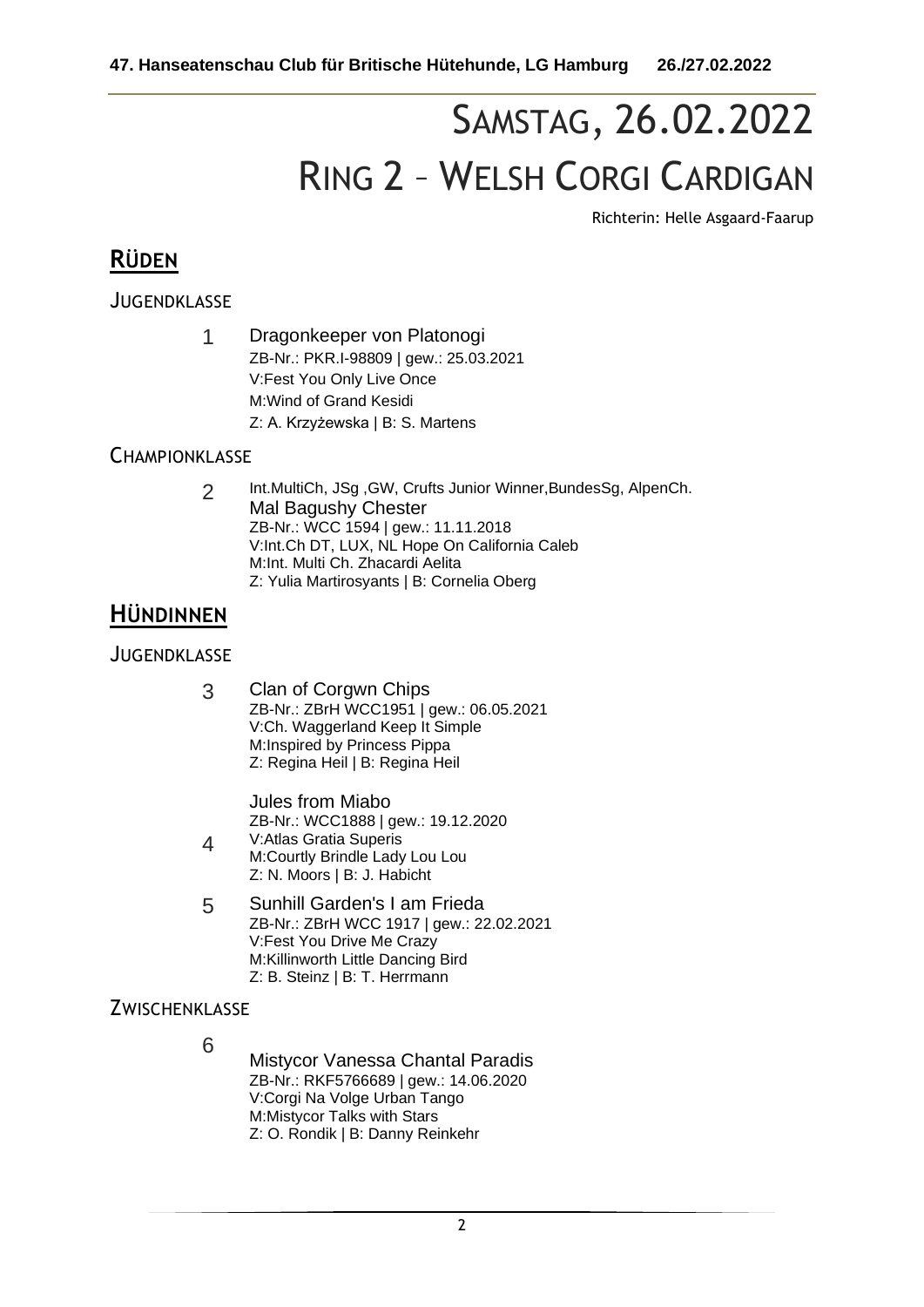#### **CHAMPIONKLASSE**

7

Sunhill Gardens Hilarious Hedwig of Westphalia ZB-Nr.: WCC 1675 | gew.: 07.12.2018 V:Fest Pinocchio At Corgilandia M:Sunhill Gardens Dagoberta Red Baronesse Z: Beate Steinz | B: Kristin Iburg

8 Int.MultiCh DT HU AT HR Mal Bagushy Cheryomuha ZB-Nr.: WCC 1595 | gew.: 11.11.2017 V:Int.Ch DT, LUX, NL Hope On California Caleb M:Int. Multi Ch. Zhacardi Aelita Z: Yulia Martirosyants | B: Cornelia Oberg

9 Dt Champion / J Champion VDH Club Sunhill Gardens Fanny the marvellous enchantress ZB-Nr.: WCC1513 | gew.: 21.03.2017 V:Clovertrails I Walk the line M:Killinworth Red Classic Camilla Z: Beate Steinz | B: Lena Schulze

- 10 Inspired by Princess Pippa ZB-Nr.: WCC1874 | gew.: 22.03.2019 V:BIG - WOOD'S FLASH SENTRY M:USZAKI MRS HUDSON Z: A. Gorbunova | B: Regina Heil
- 11 Clan of Corgwn Backett ZB-Nr.: ZBrH WCC1812 | gew.: 09.03.2020 V:Ch. Bones von Welterod M:Ch. Honey Bee Kasmir Moravia Z: Regina Heil | B: Ulrike + Thorsten Lyda
- 12 Eternal flame from the small hill rebels ZB-Nr.: WCC1799 | gew.: 02.02.2020 V:Coedwig's Chris Team Dream M:Hope On Calamity Jane Z: Annette Klarmann | B: Christina Brück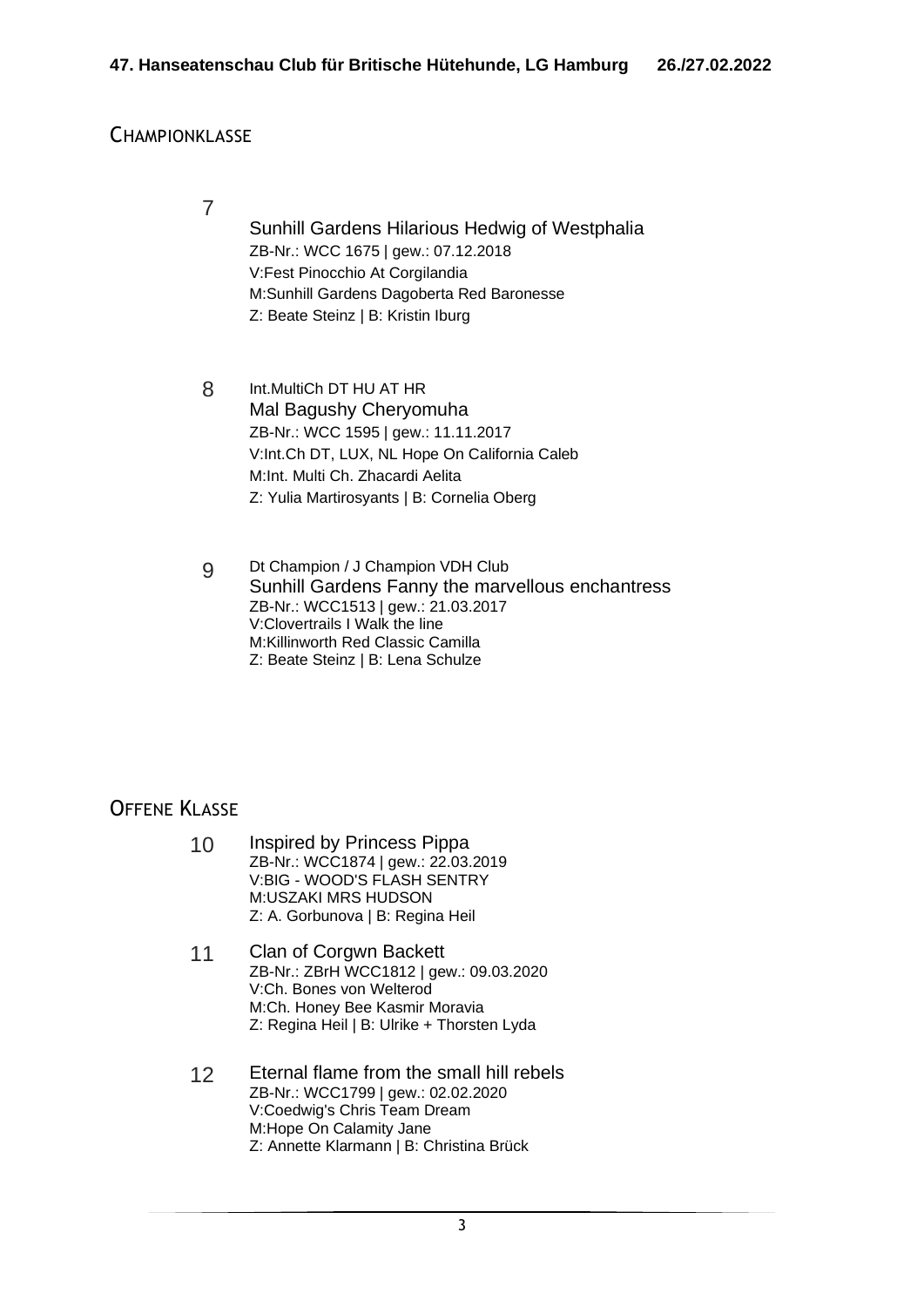#### **47. Hanseatenschau Club für Britische Hütehunde, LG Hamburg 26./27.02.2022**

13 Dt Champ/J Champ VDH ClubSunhill Gardens Happy Holly of the Mystics Mountains ZB-Nr.: WCC1671 | gew.: 07.12.2018 V:Fest Pinocchio at Corgilandia M:Sunhill Gardens Dagoberta Red Baronesse Z: Beate Steinz | B: Lena Schulze

# RING 2 – BORDER COLLIE

Richterin: Helle Asgaard-Faarup

### **RÜDEN**

#### **BABYKLASSE**

14 Alderaan Raise Me Up ZB-Nr.: PKR.I-114689 | gew.: 05.09.2021 V:Alderaan Pure Power M:Alderaan Her Again Z: Iwona Przeworska & Pawel Czubek | B: Tanja Fahnenbruck-Mombour

#### JÜNGSTENKLASSE

- 15 Grace of Angel's Home Be my Fate of Love ZB-Nr.: ZbrH BOC 26137 | gew.: 04.07.2021 V:Lekkou Go Drive People Crrazy M:Grace of Angel's Home Pardon me for Interrupting Z: Mandy Johr | B: Franziska Neumann
- 16 Naughty but Nice vom Windecker Land ZB-Nr.: BrHBOC26093 | gew.: 27.06.2021 V:Wynnlake Making Wave of Dreams M:Golliwog Tyla vom Windecker Land Z: N. Vorländer | B: Eva Klement

- 17 VERSETZT
- 18 Fizz with eager to work ZB-Nr.: BOC 25044 | gew.: 29.09.2020 V:Believe in the Success Catch a dream Mik M:Borders at Work Gyp Z: Tobias Wüst | B: Ines Kohl
- 19 Wynnlake Whatever it takes ZB-Nr.: BOC 26264 | gew.: 21.03.2021 V:Ch. Wynnlake Whip it Good M:Wynnlake this ones on me Z: C. Thompson | B: Nicola Vorländer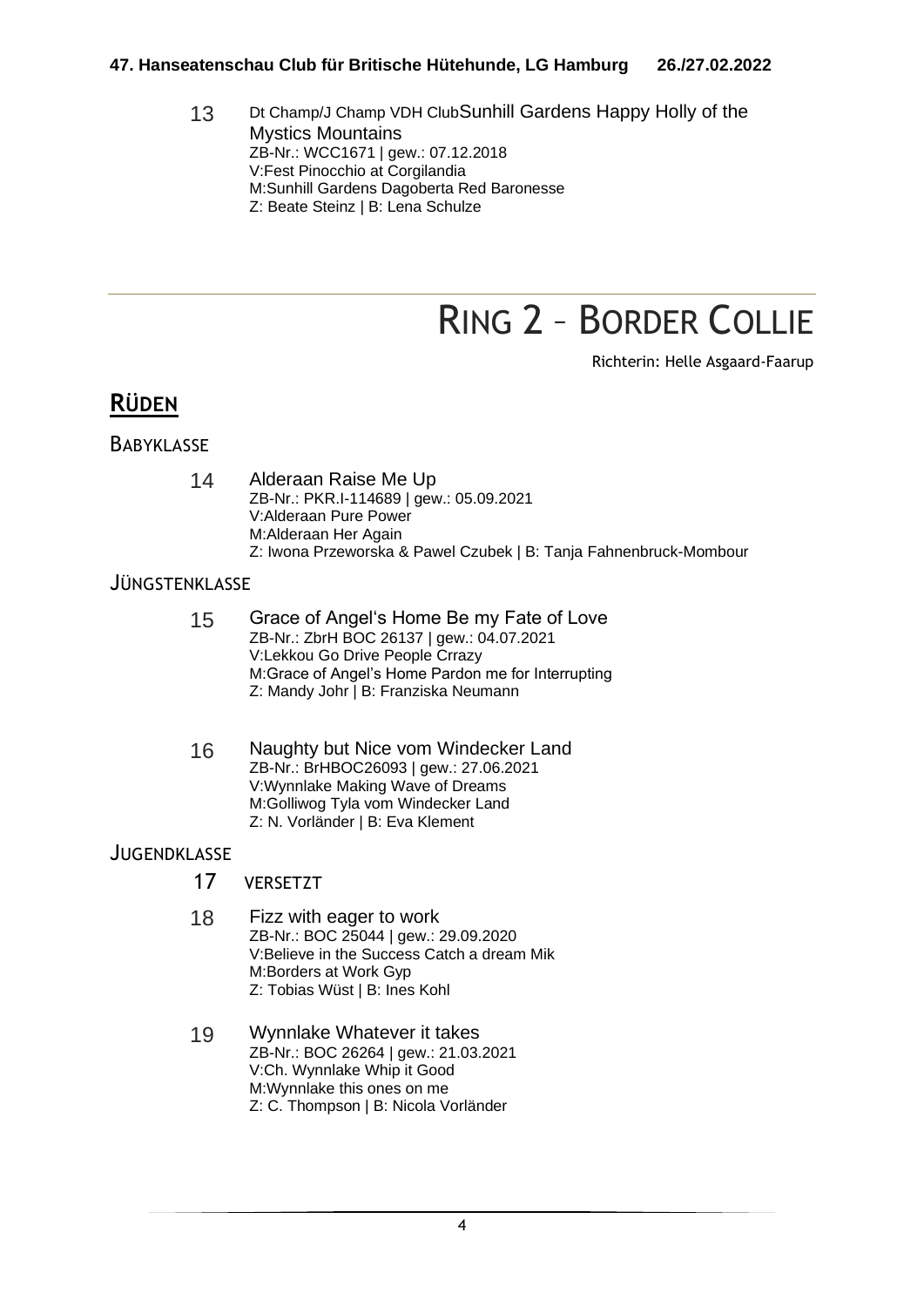| Lucky For You Warren                               |
|----------------------------------------------------|
| ZB-Nr.: MET.Border Col. 3907/21   gew.: 28.01.2021 |
| V: Avatar Bayshore Dance Monkey Dance              |
| M:Lucky For You Warren                             |
| Z: K. Benyi   B: Claudia Schäfer                   |
|                                                    |

- 21 Xiting Times von den Traumpfoten ZB-Nr.: ZBrH BOC 25816 | gew.: 12.05.2021 V:Radjha-Eered from Black-White Power M:Alderaan Quick Red Hot Chili Z: S. u. M. Fahrig | B: Sarah Nintzel
- 22 Moptopia's Volcano Rocks ZB-Nr.: BOC 25378 | gew.: 15.01.2021 V:Cantucci A Moptopia Underconstruction M:Moptopia's Oh For Heaven's Cake Z: U. Wenk | B: Ute Wenk
- 23 U Are The King Of The North From Emelty Pride ZB-Nr.: Losh 1329403 | gew.: 10.05.2021 V:Eyes Of The World Silver And Gold M:Bright Spirits Call Me Firefly Z: Chana van Dyck | B: Chana van Dyck

#### **ZWISCHENKLASSE**

- 17 Beautiful Magic Eyes JayJay ZB-Nr.: ZBRH BOC 24681 | gew.: 26.07.2020 V:Beautiful Magic Eyes Eshmoor M:Sawasdee Edda Evening Star Z: M. Netterscheid | B: Michaela Jäkel
- 24 Barrel of A Gun of Dunmore Park ZB-Nr.: ZBrH BOC 25198 | gew.: 12.11.2020 V:Never say Never with Charme and cleverness M:Kanea in black IV. Queen of Eskalony Z: C. Schäfer | B: Karsten Völkening
- 25 Make it or Break it vom Windecker Land ZB-Nr.: ZBrHBOC24889 | gew.: 07.09.2020 V:Wynnlake Making Wave of Dreams M:Easy Going vom Windecker Land Z: N. Vorländer | B: Eva Klement
- 26 Grace of Angel's Home You are a Gem ZB-Nr.: ZBrH BOC 25261 | gew.: 22.11.2020 V:Simaro Supersonic M:CH. Alderaan Just Because Z: Mandy Johr | B: Mandy Johr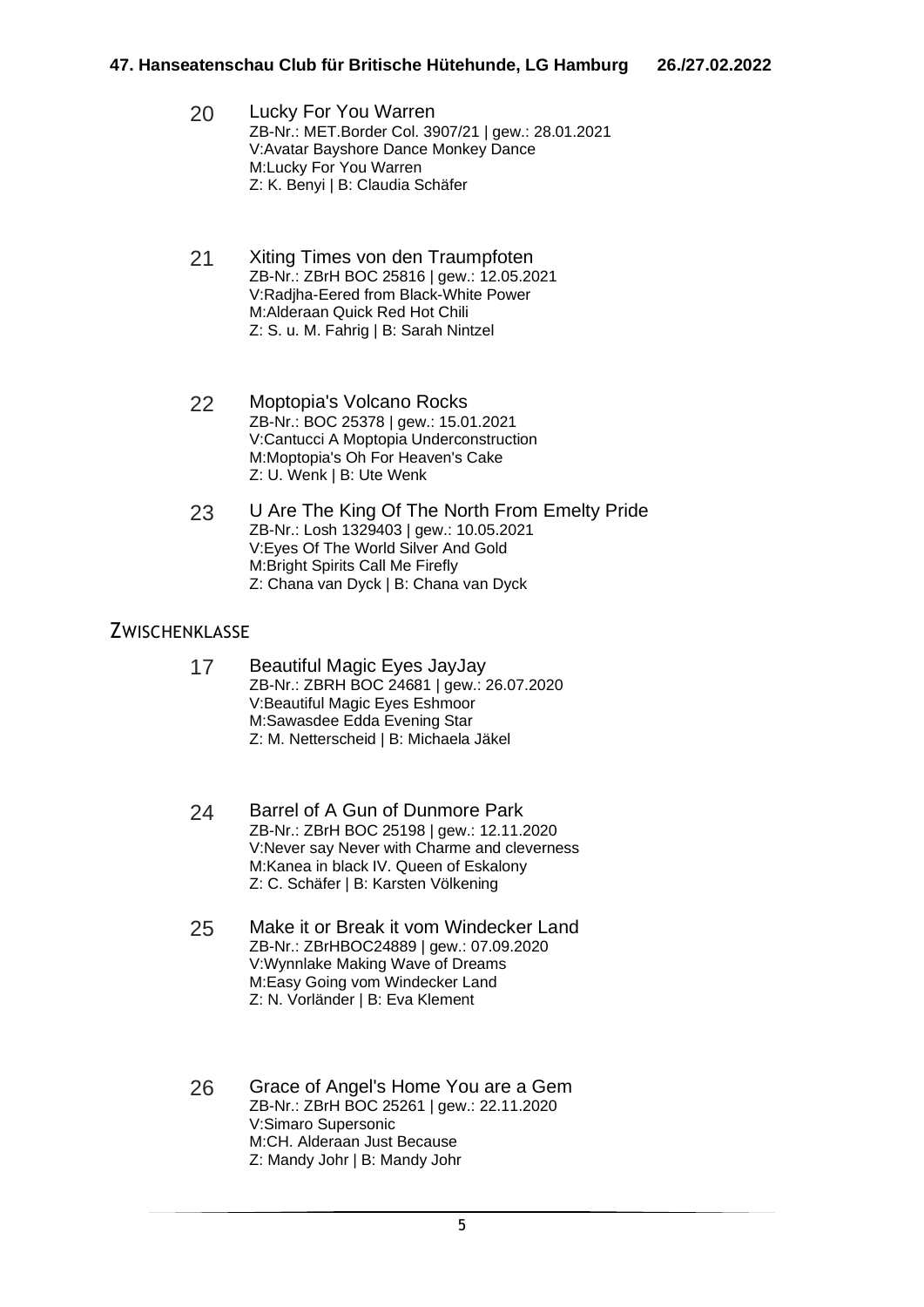- 27 Grace of Angel's Home U are my Destiny ZB-Nr.: ZbrH BOC 23638 | gew.: 24.07.2019 V:CH. Sportingfields & Pride M:CH. Alderaan Just Because Z: Mandy Johr | B: Franziska Neumann
- 28 Shorty Blue ZB-Nr.: ZBrH/BOC Reg1996 | gew.: 27.11.2016 V:unbekannt M:unbekannt Z: Tanja Theilen | B: Birgit Theil
- 29 Grace of Angel 's Home Kissed by the Flame ZB-Nr.: ZBrH BOC 19000 | gew.: 21.05.2015 V:Grace of Angel 's Home Daily Joy of Life M:Grace of Angel 's Home Active Life Z: M. Johr | B: M. Behrendt-Kwasniewski
- 30 Agility Power A Brave Dragon Called Balerion ZB-Nr.: ZBrH BOC 22542 | gew.: 24.07.2018 V:Why Not Hash My Queen M:Shadow Of Aire Night Fury Z: C. Baade | B: L. Plock
- 31 Seven Seas I.C. Raven Go my Van ZB-Nr.: BOC 22635 | gew.: 26.09.2018 V:Why Not Hash My Queen M:Seven Seas I.-C. Raven Cherry Z: I. Raabe | B: T. Konrad
- 32 Beauly Firth Darren O'Hare ZB-Nr.: ZBrH BOC 24021 | gew.: 12.01.2020 V:Immortal Blue Acko of Green Borderline M:Pure Passion of Maranns Home Z: N. Thiele | B: Henrike Prinz
- 33 Someone Special von den Traumpfoten ZB-Nr.: ZBrH BOC 23376 | gew.: 04.05.2019 V:Joker in Red Del Valle De Dakota M:Alderaan Quick Red Hot Chili Z: Susanne & Matthias Fahrig | B: Eva Karge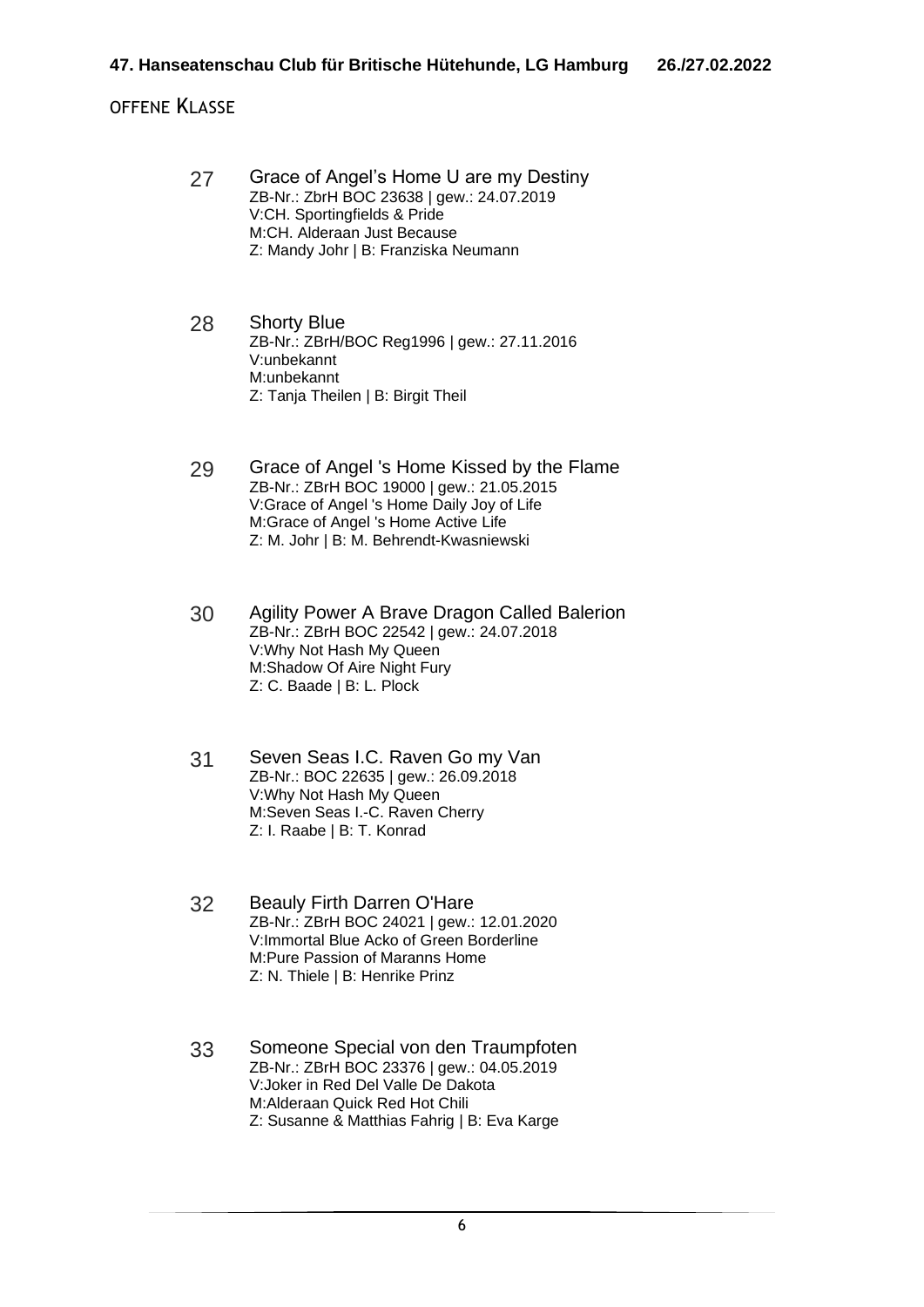34 Moptopia's Rogue One ZB-Nr.: BOC 22294 | gew.: 20.05.2018 V:Hazyland My Preciouzzz M:Moptopia"s KitKat Z: Ute Wenk | B: Ute Wenk

#### **GEBRAUCHSHUNDEKLASSE**

35 JChCZ, JChSK, ChCZ, ChSK, ChSlov, ClubCh BCCCZ,DEMOLITION MAN Nica Bohemica ZB-Nr.: CMKU/BOC/12212/18/19 | gew.: 29.12.2018 V:Clairvoyant Open Gate M:C.I.E., C.I.B. Bomb Blaster Nica Bohemica Z: M. Panznerová | B: M. Panznerová

## **HÜNDINNEN**

#### **BABYKLASSE**

36 A fairytale with Horizons Unlimited ZB-Nr.: ZBrH BOC 26354 | gew.: 02.09.2021 V:Enjoy the life with surprise and fun M:Forever Mind with surprise and fun Z: G. Lindemann | B: G. Lindemann

#### JÜNGSTENKLASSE

- 37 Zecara's Poetry in Motion ZB-Nr.: ZBrH BOC 26312 | gew.: 22.08.2021 V:Grace of Angel's Home Urban Shepherd of Chaos M:Zecara's Kiss It Better Z: M., S. u. M. Auth | B: Melissa Siebeck
- 38 Next Soulsurfer vom Windecker Land ZB-Nr.: BOC 26094 | gew.: 27.06.2021 V:Ch. Wynnlake Making Wave of Dreams M:Ch. Wynnlake Making Wave of Dreams Z: Nicola Vorländer | B: Nicola Vorländer
- 39 Beautiful Sky Soul of Ottenvillage ZB-Nr.: CMKU/BOC/16089/21 | gew.: 19.08.2021 V:Story Rex Under Amour M:Windrift Everlasting Temptation Z: V. Fiserova | B: Sarah Huse
- 40 Hedwig a Baltic Border ZB-Nr.: BOC 26144 | gew.: 04.07.2021 V:Cosmo a Baltic Border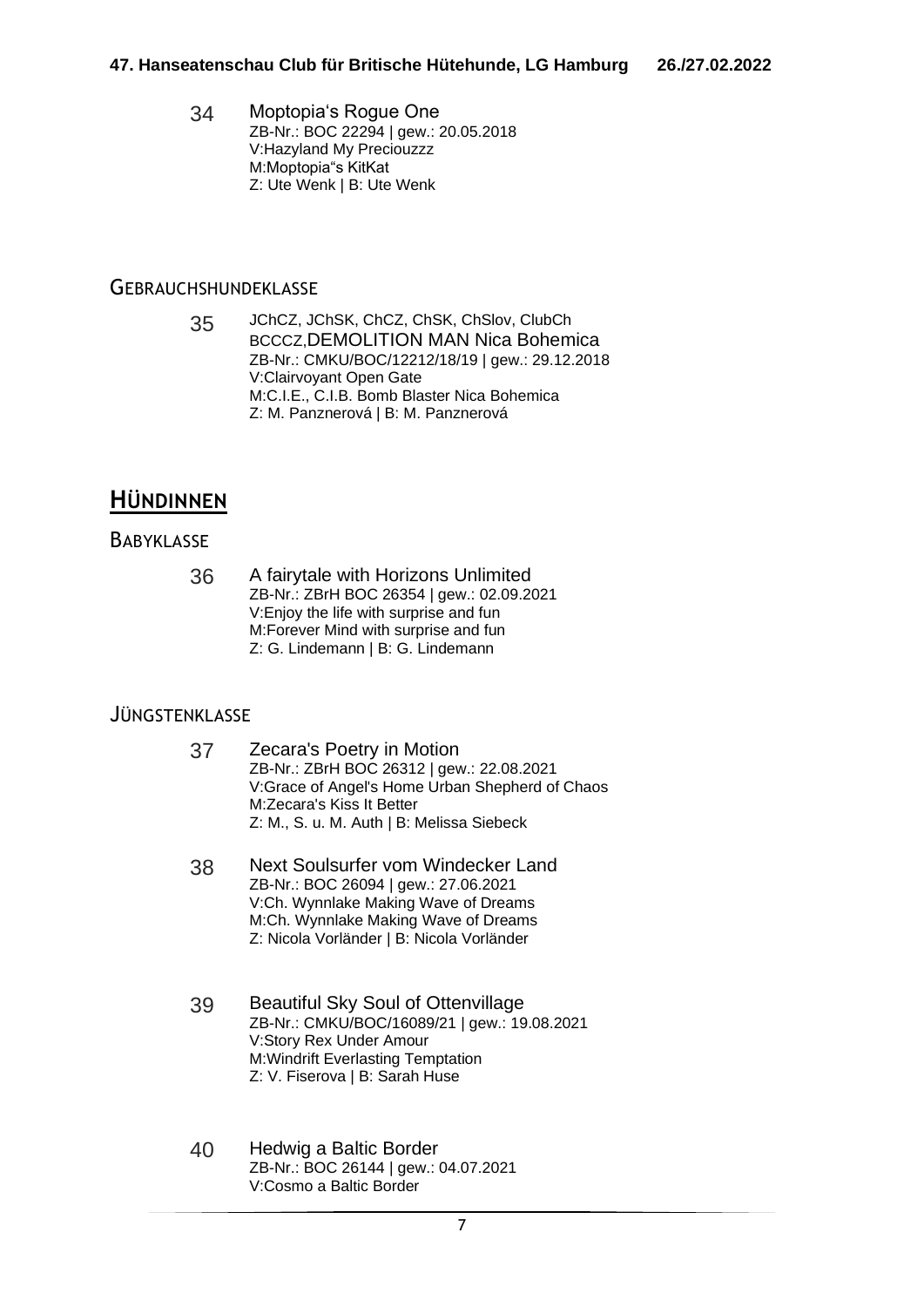M:All min a Baltic Border Z: P. Hoffmann | B: P. Hoffmann

- 41 Xtra red Willow von den Traumpfoten ZB-Nr.: BOC 25820 | gew.: 12.05.2021 V:Radjha-Eered from Black-White Power M:Alderaan Quick red hot Chlli Z: Susi und Matthias Fahrig | B: Susi und Matthias Fahrig
- 42 Heart full of joy an early morning Ailli ZB-Nr.: ZBrH BOC REG 2026 | gew.: 08.04.2021 V:Northtyne Don M:Gravy-Joy Z: T. Perschon- Theilen | B: T. Perschon-Theilen
- 43 Better Days of Dunmore Park ZB-Nr.: ZBrH BOC 25200 | gew.: 12.11.2020 V:D Ch Never say Never with Charme and Cleverness M:DJCh Kanéa in black IV. Queen of Eskalony Z: C. Schäfer | B: Claudia Schäfer
- 44 Jala vom Steinsberg Blick ZB-Nr.: ZBrH BOC 25250 | gew.: 30.11.2020 V:Wynnlake Making Wave of Dreams M:Wynnlake Making Wave of Dreams Z: A. Braun | B: Anja Braun
- 45 Broadmeadows Halo ZB-Nr.: ZBrH BOC 25568 | gew.: 14.03.2021 V:Pukawidgee Name of the Wind M:Simaro Queen of Hearts Z: J. Willwacher | B: Johannes Willwacher
- 46 Jolina vom Skuddenhof ZB-Nr.: ZBrH BOC 25738 | gew.: 12.04.2021 V:Quest Reddy vom Skuddenhof M:Yuki San vom Skuddenhof Z: B. Meyer | B: S. Gniesmer
- 47 Borderschnuten von Olk Amala ZB-Nr.: ZBrH BOC 25914 | gew.: 13.05.2021 V:GRACE OF ANGEL 's Home The Lion's Roar M:GRACE OF ANGEL 'S Home Paired of Life Z: S. Schäfer | B: M. Behrendt-Kwasniewski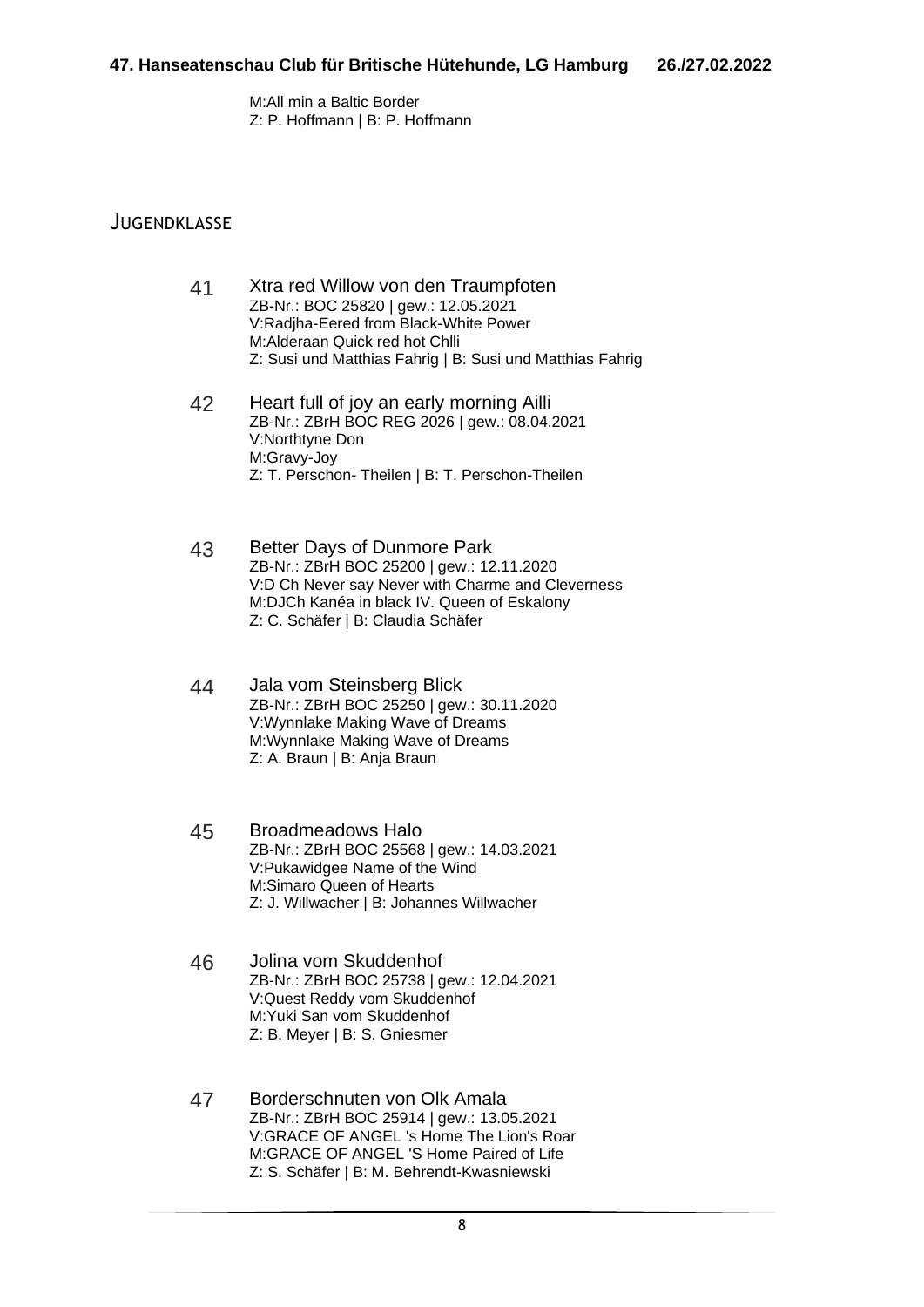- 48 Adonis Hills Elina "Jette" ZB-Nr.: BOC 25530 | gew.: 10.03.2021 V:Alderaan Zig-Zag M:Cinderella for Adonis Hills of the Bee Meadow Z: S. Krüger | B: R. Pousset
- 49 Grace of Angel's Home Astonish the World ZB-Nr.: ZBrH BOC 25928 | gew.: 15.05.2021 V:CH. Gustaw Aslan II Blue Bricassart M:CH. Gustaw Aslan II Blue Bricassart Z: Mandy Johr | B: Mandy Johr
- 50 Ziwa vom Scharnhorster Land ZB-Nr.: ZBrH BOC 25615 | gew.: 12.03.2021 V:Quantino with charme and cleverness M:Zecaras Honey Dipper Z: Manuela Alms | B: Christina Volkmer-Dettmar
- 51 U Kissed By Fire From Emelty Pride ZB-Nr.: Losh 01328729 | gew.: 25.04.2021 V:Border Follies Q Heart Of Gold M:Bright Spirits Twilight Princess Z: Chana van Dyck | B: Chana van Dyck
- 52 Jondala Jette of pleasant harmony ZB-Nr.: ZBrH BOC 25857 | gew.: 11.05.2021 V:Mike Gulden Land M:Feeliah of pleasant harmony Z: Petra Possekel | B: Petra Possekel
- 53 Borderbase Nothing stops Magic Hope ZB-Nr.: VDH/ZBrH BOC 25673 | gew.: 06.04.2021 V:DJgdCH Fasstari It`s A Creed M:Borderbase Groovy Magic Jive Z: P. & H. Karasch | B: Patricia Karasch

9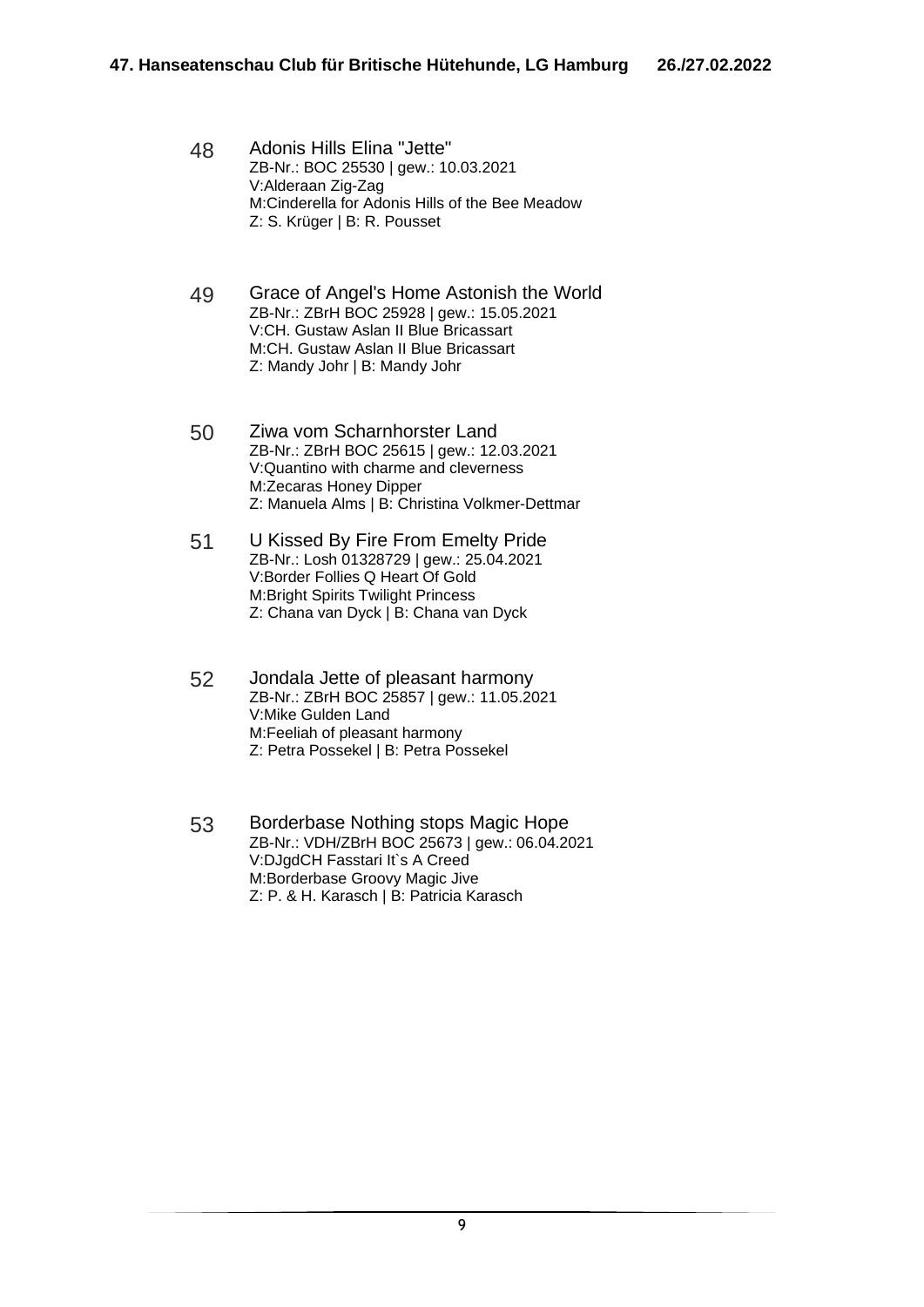#### **ZWISCHENKLASSE**

| 54 | CU Ebby von den Bodenseebordern<br>ZB-Nr.: ZBrH BOC 24621   gew.: 07.07.2020<br>V:One in A MIllion Skyjumper from Doggone Borders<br>M:Ayla von den Bodenseebordern<br>Z: Kathrin Diestel   B: Kristina Trenz                    |
|----|----------------------------------------------------------------------------------------------------------------------------------------------------------------------------------------------------------------------------------|
| 55 | Cause You Are The One by Border What Else<br>ZB-Nr.: BOC 24415   gew.: 25.04.2020<br>V: Wynnlake Making Wave Of Dreams<br>M:Flames Of Love Jill von der Boeler-Heide<br>Z: T. Fahnenbruck-Mombour   B: Tanja Fahnenbruck-Mombour |
| 56 | Trust In The Powers Of Loki From Emelty Pride<br>ZB-Nr.: LOSH 1310473   gew.: 25.05.2020<br>V: Eyes Of The World Pinot Noir<br>M: Bright Spirits Call Me Firefly<br>Z: Chana van Dyck   B: Chana van Dyck                        |

#### **CHAMPIONKLASSE**

57 Ch. Zimply Kind A Magic from Carolyn´s Home ZB-Nr.: BOC 19832 | gew.: 01.03.2016 V:Portnadoran Rebus M:CH. Groovey kind a mgic from Carolyn´s Home Z: Carolyn Brack | B: Anja Braun

- 58 Time for miracles von den Traumpfoten ZB-Nr.: BOC 23381 | gew.: 22.05.2019 V:Quinora JJ von den Traumpfoten M:Can't just get enough von den Traumpfoten Z: Susi und Matthias Fahrig | B: Susi und Matthias Fahrig
- 59 Incredible Love of Fleur vom Steinsberg Blick ZB-Nr.: ZBrH BOC 23893 | gew.: 29.10.2019 V:Iceage from Quan and Avy´s Home M:Fleur vom Steinsberg Blick Z: A. Braun | B: Anja Braun
- 60 Beauly Firth Dorcas Wellbeloved ,,Casey" ZB-Nr.: BOC24026 | gew.: 12.01.2020 V:Immortal Blue Acko of Green Borderline M:Pure Passion of Maranns Home Z: N. Thiele | B: M. Alert
- 61 Futurbe Matilda ZB-Nr.: ZBrH BOC 19970 | gew.: 03.05.2016 V:Ch Clan-Abby NZTouch-O-British M:Futurbe Gift of love Z: Ralf Brack | B: Kim Braun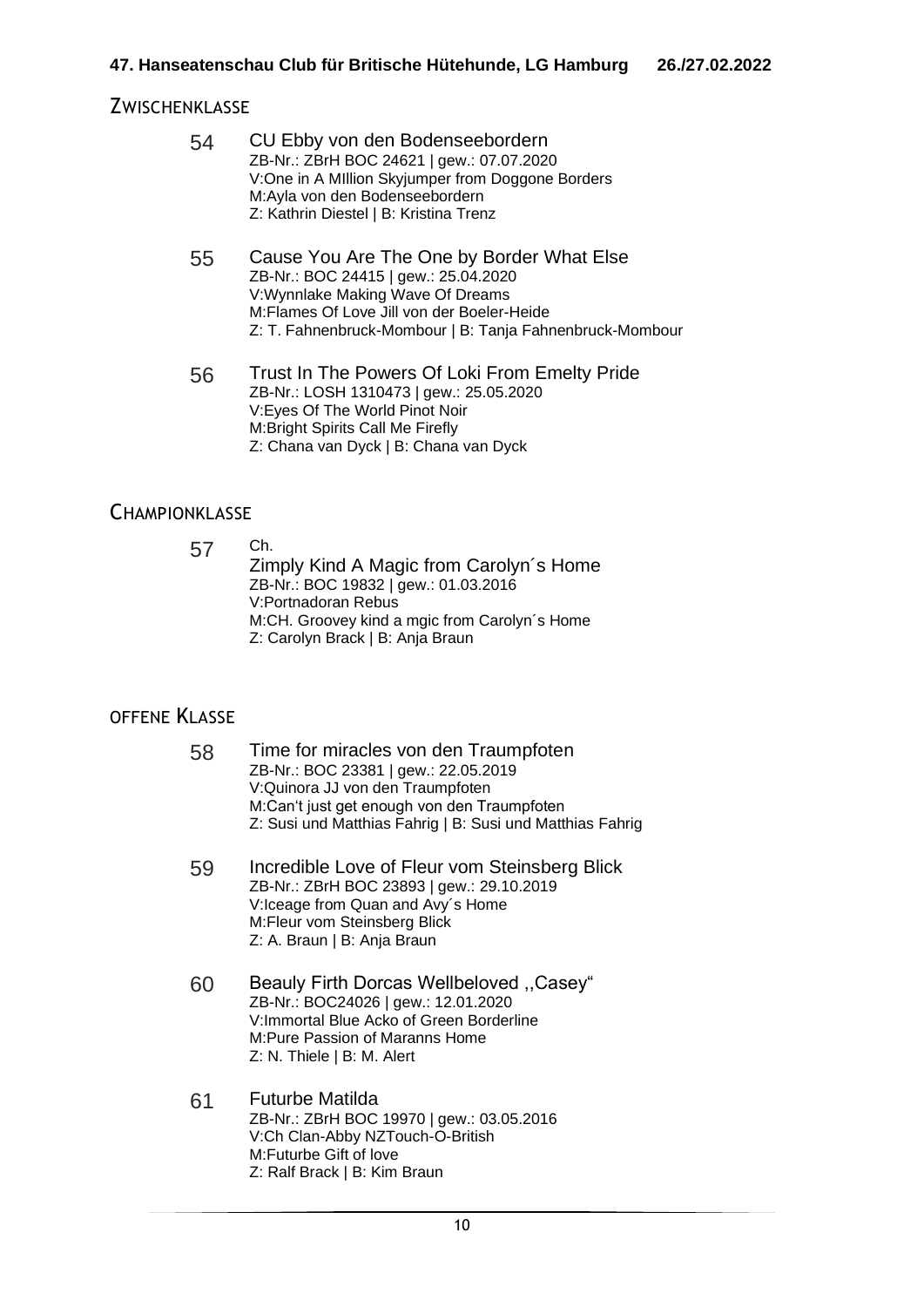| 62 | <b>Working Edition Arya</b>                   |
|----|-----------------------------------------------|
|    | ZB-Nr.: VDH/ZBrH BOC 21955   gew.: 11.03.2018 |
|    | V:Tero Southwest                              |
|    | M: Powerful Space vom Ettikogarten            |
|    | Z: Rebecca Czernickiwitz   B: Janina Tiffe    |

- 63 Bright Spirits Twilight Princess ZB-Nr.: NHSB 3150478 | gew.: 11.02.2019 V:Bright Spirits Odin Of Wisdom M:Locheil Charming Pretender Z: L. Goudbeek- Van't Ende | B: Chana van Dyck
- 64 The Secret of Love of Rainbow Landscape ZB-Nr.: BOC 23852 | gew.: 21.10.2019 V:Jumping Jack Flash vom Windecker Land M:One Light is shining of Rainbow Landscape Z: Andrea Pump | B: Andrea Pump
- 65 Beside Me Jazz by Border What Else ZB-Nr.: BOC 22516 | gew.: 18.07.2018 V:Sportingfields Sunrise Avenue vd Boeler-Heide M:Flames Of Love Jill von der Boeler-Heide Z: Tanja Fahnenbruck-Mombour | B: Tanja Fahnenbruck-Mombour

#### **GEBRAUCHSHUNDEKLASSE**

66 Forever Mind with surprise and fun ZB-Nr.: ZBrH BOC 22782 | gew.: 20.11.2018 V:Pic Pokey Jasper M:Eyes of the World Passion with Surprise and Fun Z: S. Struck | B: G. Lindemann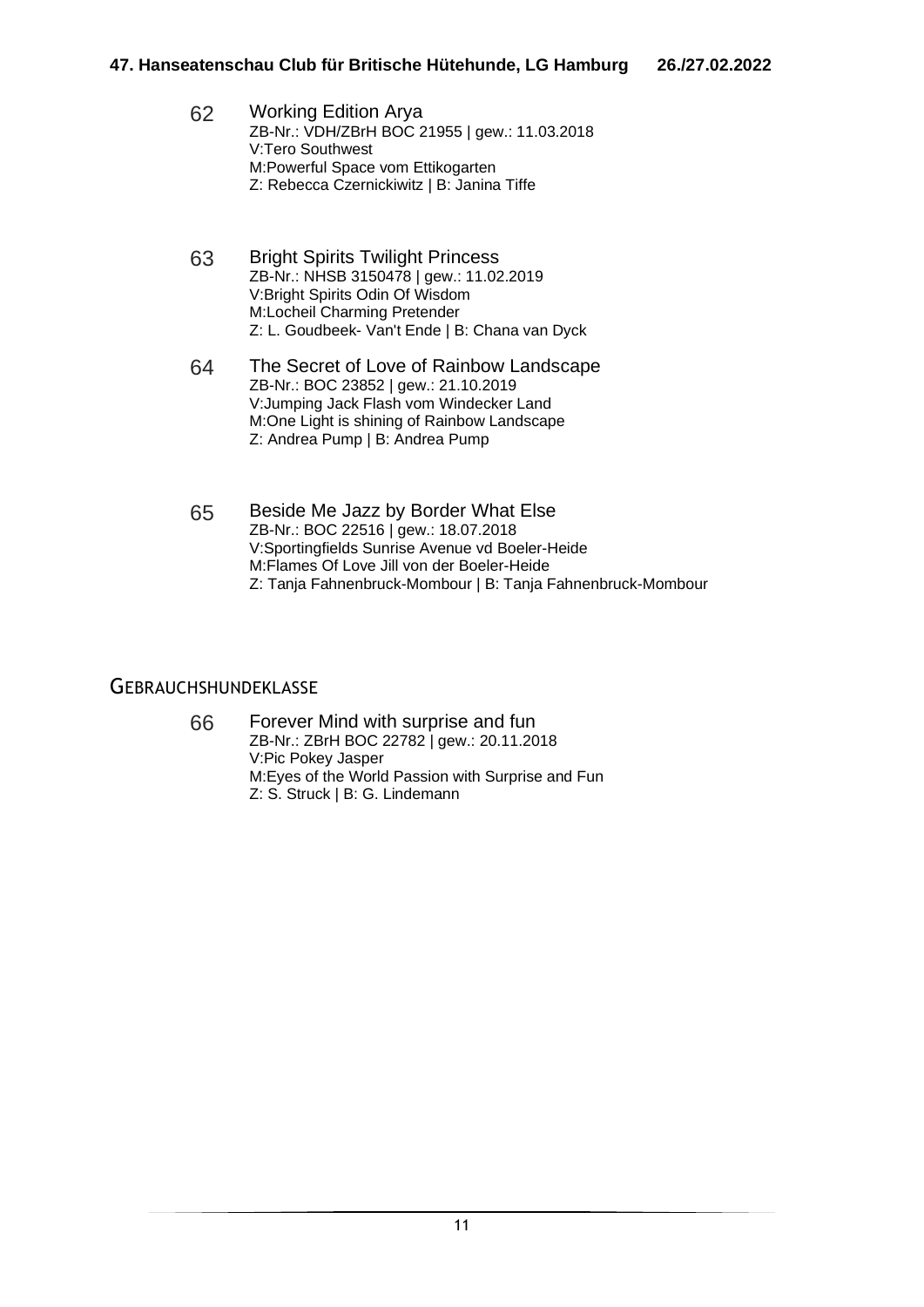# RING 3 – OLD ENGLISH SHEEPDOG

Richterin: Evelyn Stotuth

SE

## **RÜDEN**

OFFENE KLASSE

67 Juri Jump For Joy Poet``s Garden ZB-Nr.: ZBrHOES 18132 | gew.: 04.02.2019 V:Angel Quatro Uno from Stoner´s M:Poete`s Garden Groovy Kind Of Love Z: Sabine & Joachim Schmidt | B: Marion & Dietmar Frenzel

### **HÜNDINNEN**

#### JÜNGSTENKLASSE

68 Ambasstown Midnight Madness ZB-Nr.: SHSB/LOS 783291 | gew.: 05.07.2021 V:Ch.Wynsilot Wilson For Mat N'Nik M:Dream of Paradise Hope N'Dream Z: M. Weber | B: M. Arens

#### **JUGENDKLASSE**

- 69 Etichetta Nera Miss Bridgerton ZB-Nr.: ROI 21/31721 | gew.: 30.11.2020 V:Apple's Angel King Arthur of Camelot M:Etichetta Nera Eve watching"Hello Dolly!" Z: Laura Grassi | B: Ute Falke
- 70 Dream Under Rainbows Call Me Carey ZB-Nr.: DOESC D20054 | gew.: 28.12.2020 V:Happy Panda`s Emilio M:Royal Grey`s Dream Under Rainbows Z: Mona Geiger | B: Doris Ludwig

#### OFFENE KLASSE

71 Vanity Fair von den frechen Bobby`s ZB-Nr.: ZBrH OES 18211 | gew.: 28.07.2019 V:Ch. Smokey Eyes von den frechen Bobby`s M:Ch. New York von den frechen Bobby`s Z: L. Raabe | B: L. Raabe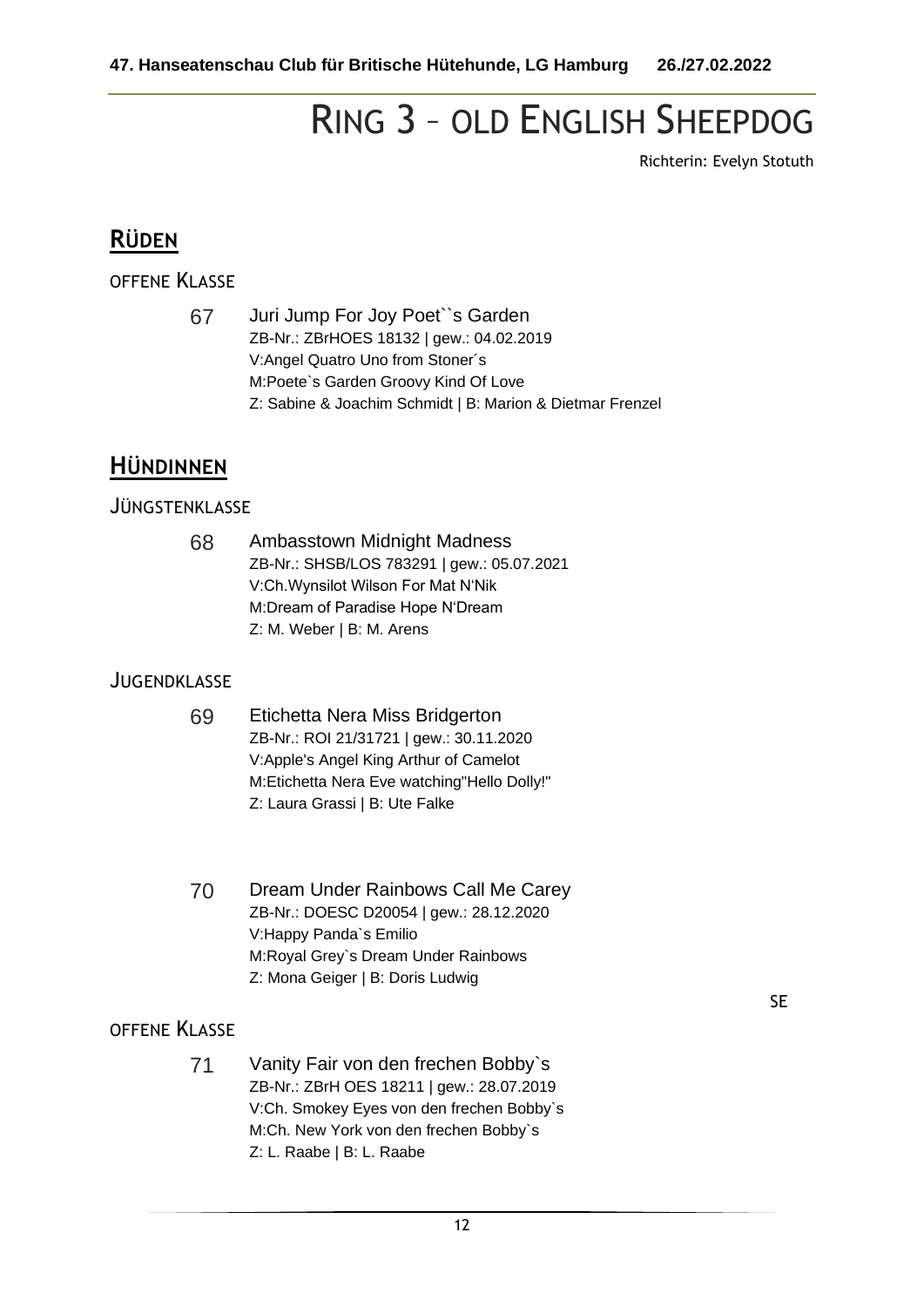# RING 3 – BEARDED COLLIE

Richterin: Evelyn Stotuth

# **RÜDEN**

#### JÜNGSTENKLASSE

- 72 Philemon Podcast ZB-Nr.: BEC 28449 | gew.: 04.08.2021 V:Philemon Mersey Beat M:Philemon Loud Silence Z: K. Selle | B: K. Selle
- 73 Ando Thorin von der Worthheide ZB-Nr.: BCCD 2678 | gew.: 14.06.2021 V:Grand Finale Smartness M:Tolkien's Dream Primrose Z: Nadine Klätte | B: Doris Kurtz / Lückemeier

- 74 Full of the Dickens User Friendly ZB-Nr.: BEC 28290 | gew.: 17.03.2021 V:Ragellie Wake Up Call M:Let Me Adjust My Crown de Chester Z: Amy Rodenburg | B: Britta Colberg
- 75 Miner`s Lake SonnenStrahl ZB-Nr.: ZBrH BEC 28231 | gew.: 01.03.2021 V:Scottsdale You Tube M:Miner's Lake Zoe Z: R. u. K. Nitzsche | B: S. Boosmann
- 76 Old Highland's Swedish Deluxe ZB-Nr.: SE21390/2021 | gew.: 02.02.2021 V:Beardmarked's Any Expence M:Old Highland's Out of this World Z: M. Johannsson | B: Evelyn Stotuth
- 77 NOBILITY KEN TUCKY ZB-Nr.: VDH/BCCD 2585 | gew.: 06.03.2021 V:SOUL SENSATION FROM THE FURRY TALES M:NOBILITY FLIRTY HEARTGLIMMER Z: B. u. U. Ufer | B: Damien Orfila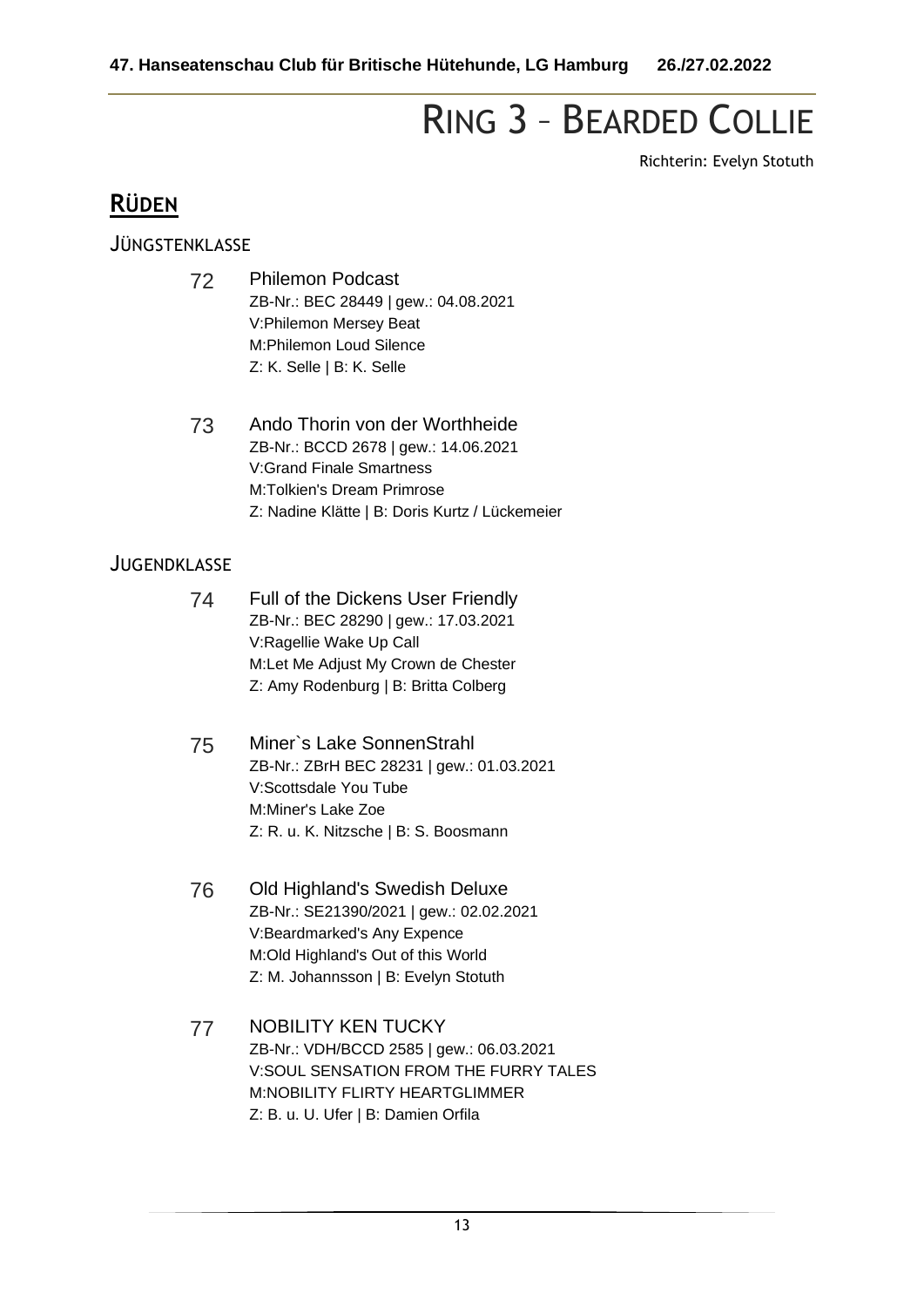#### **ZWISCHENKLASSE**

78 HuJuCh, SloJuCh, Dt.JuCh. SlovaJuCh, Bundesjugendsieger Miner's Lake Querulant ZB-Nr.: ZBrH BEC 28032 | gew.: 07.07. 2020 V:JCh Miner's Lake Mystery M:Ch Miner´s Lake Kiss from a Rose Z: K. Gleske-Nitzsche | B: I. Kallert

### **HÜNDINNEN**

#### VETERANENKLASSE

79 Witch Clan Joe-Ida ZB-Nr.: ZBrH BEC 25079 | gew.: 24.09.2013 V:Cheldsdale Keep Up The Tradition M:Witch Clan Ella Scrollan Z: S. u. K. Brumm | B: K. Mennemeier

#### **BABYKLASSE**

80 Tolkien's Dream Tarinya ZB-Nr.: BCCD 2815 | gew.: 19.10.2021 V:Winsdale Limited Edition M:Dreamfactory Enchanting Look Z: Monja Lückemeier | B: Britta Lückemeier

#### JÜNGSTENKLASSE

81 Bell Amazing little rascal ZB-Nr.: ZBrH BEC 28429 | gew.: 06.07.2021 V:Soul Sensation from The Furry Tales M:A heart full of soul`s X-quisite Sweet Little Hope Z: Britta Gerstemeier | B: Britta Gerstemeier

- 82 Full of the Dickens Ubiquitous Charm ZB-Nr.: BEC 28291 | gew.: 17.03.2021 V:Ch. Ragellie Wake Up Call M:Let Me Adjust My Crown de Chester Z: Amy Rodenburg | B: Amy Rodenburg
- 83 Florentina von der Brandenburger Beardie Bande ZB-Nr.: ZBrH BEC 28146 | gew.: 12.11.2020 V:Ch. Celtsdale Keep Up The Tradition M:Yenene-Mathilda von der Brandenburger Beardie Bande Z: M. Goy | B: P. Dietrich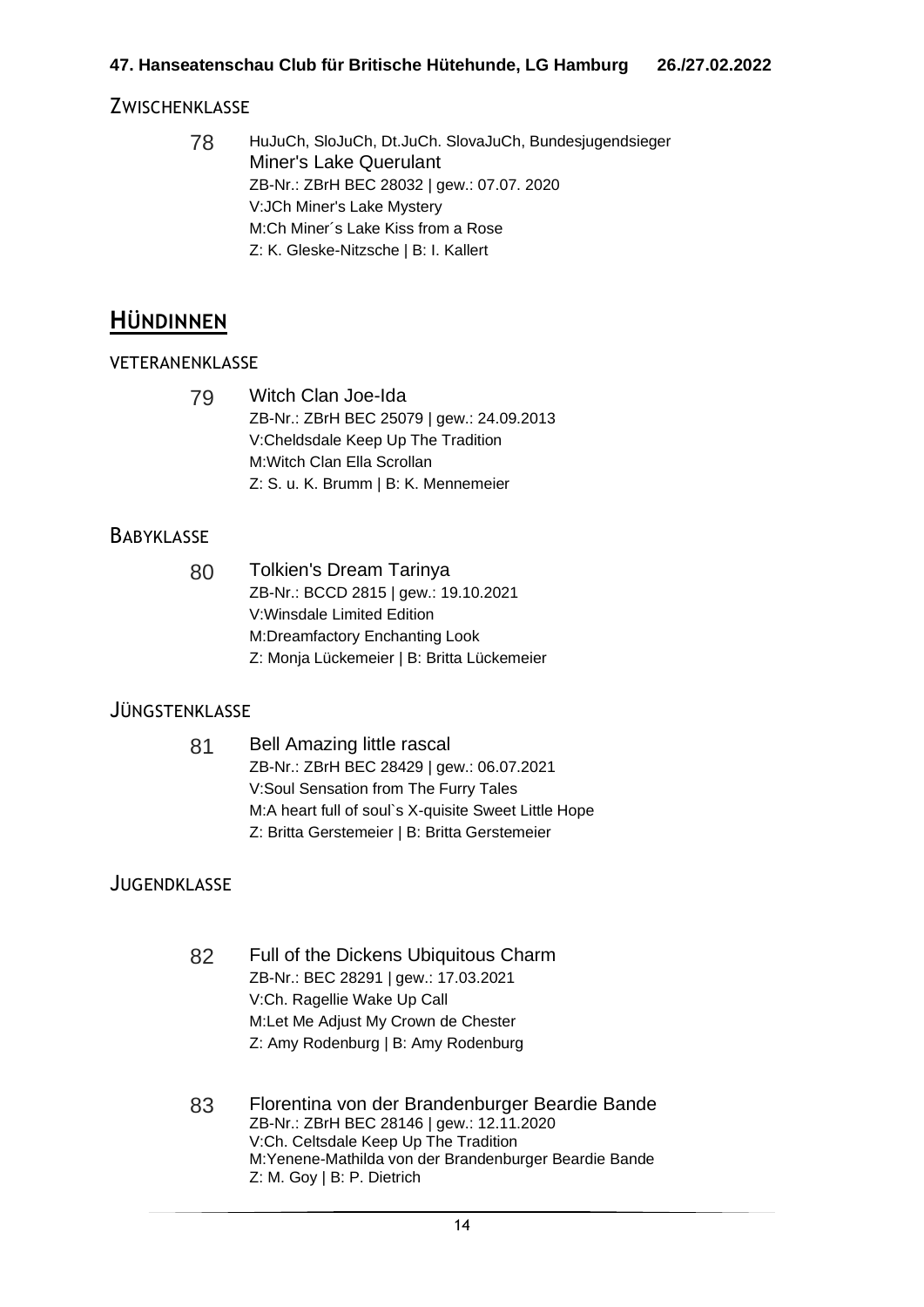- 84 Witch Clan Quinijah ZB-Nr.: ZBrh BEC 28297 | gew.: 26.03.2021 V:Denters Whirlwinds X'citing Moments M:Witch Clan Minna Z: S. u. K. Brumm | B: K. Mennemeier
- 85 vun lütje stroom Lientje ZB-Nr.: ZBrH BEC 28197 | gew.: 10.01.2021 V:Ch. Denters whirlwinds Black Label M:Ch. Denters whirlwinds Black Label Z: P. u. H. Everts | B: P. + H. Everts
- 86 NOBILITY KWEEN MERRY ZB-Nr.: VDH/BCCD 2589 | gew.: 06.03.2021 V:SOUL SENSATION FROM THE FURRY TALES M:NOBILITY FLIRTY HEARTGLIMMER Z: B. u. U. Ufer | B: Damien Orfila
- 87 Dancing in the Moonlight between the Oceans ZB-Nr.: ZBrH BEC 28250 | gew.: 03.03.2021 V:Ch. Memorylane Domino Dancing M:Uptown Girl of the Loyal Lads and Ladies Z: Iris Berndt | B: Iris Berndt
- 88 SWEET RHAPSODY OF PURE MAGIC WOOD ZB-Nr.: LOF 28358 | gew.: 09.05.2021 V:Ch. AMBEROSE KISS OF SUN M:Jch. SEAGULL PUMKIN PIE Z: Mr and Mrs ORFILA | B: Damien Orfila

#### ZWISCHENKLASSE

- 89 Jg. Ch. April Amazing little rascal ZB-Nr.: ZBrH BEC 27986 | gew.: 26.04.2020 V:A heart full of soul`s Velvet Blue King Carl M:Scottsdale Xtravagance Z: Britta Gerstemeier | B: Britta Gerstemeier
- 90
- Opus Liszt Wisecracker Bunch ZB-Nr.: NHSB 3190942 | gew.: 30.03.2020 V:Hairdog's Cinnamon Roll M:Imagine MacFinn Wisecracker Bunch Z: Marga Hendriks | B: Monika u. Wilhelm Hindsches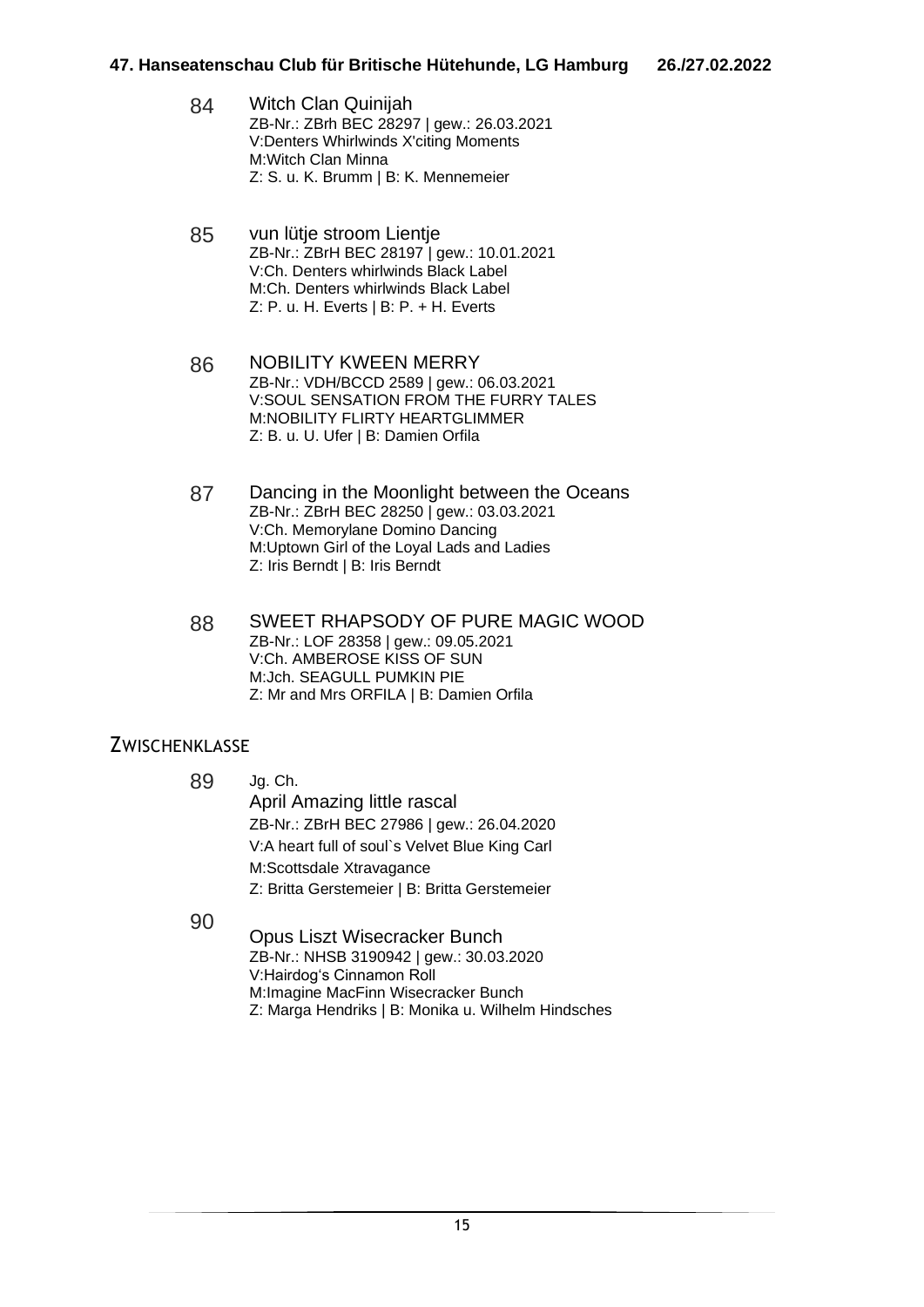#### **CHAMPIONKLASSE**

| 91 | Beauty Coco Chanel von der Brandenburger Beardie Bande        |
|----|---------------------------------------------------------------|
|    | ZB-Nr.: ZBrH BEC 27607   gew.: 18.03.2019                     |
|    | V:Ch. Memorylane One Step Ahead                               |
|    | M:Intn., multi Ch. Orelie von der Brandenburger Beardie Bande |
|    | $Z: M. Goy \mid B: M. Goy$                                    |
|    |                                                               |

92 PLCH , Int. Champion Pure Lady Smartness ZB-Nr.: PKR.I.82541 | gew.: 26.05.2016 V:Roxilyn Christmas Truffle M:Glamis Castle Smartness Z: Malgorzata Figas | B: Anna Wasilewska

#### OFFENE KI ASSE

- 93 Full of the Dickens Ruby Tuesday ZB-Nr.: BEC 26964 | gew.: 31.07.2018 V:Ch. Lärkängens at Firsticebears M:Let Me Adjust My Crown de Chester Z: Amy Rodenburg | B: Amy Rodenburg
- 94 Let Me Adjust My Crown de Chester ZB-Nr.: BEC 26497 | gew.: 10.07.2015 V:Ch. Sammara Over the Moon M:Ch. Victory Wind's Glenmorangie Z: Jp. Bernardi, FR | B: Amy Rodenburg
- 95 Nice-Looking Olivia One Love One heart ZB-Nr.: BEC 27250 | gew.: 12.02.2019 V:Moonfellow Heart over Mind M:Nice-Looking Jette Red Love Z: E. Bode | B: Ingo Mersmann
- 96 Deep blue Diamond von der Brandenburger Beardie Bande ZB-Nr.: ZBrH BEC 27866 | gew.: 27.11.2016 V:Ch. Pretty Bear Your Heartbreaker M:Intn, multi Ch. Unique sweet Romance von der Brandenburger Beardie Bande Z: M. Goy | B: M. Goy
- 97 Philemon Main Street Talk ZB-Nr.: BEC 27809 | gew.: 06.10.2019 V:Philemon Forester M:Philemon Timeless Trace Z: K. Selle | B: K. Selle
- 98 Gentle Souls Highflying Hilda ZB-Nr.: BCCD 1219 | gew.: 10.04.2015 V:Nobility Rock'n Rossi M:Gentle Souls Annie-Rose A Dream In Black Z: D. Ohsenbügge | B: K. Mennemeier
- 99 ROOTS OF PURE MAGIC WOOD ZB-Nr.: LOF 1 BE . COL. 27937 | gew.: 25.01.2020 V:ALISTAIR' S CAPTAIN FANTASTIC M:Jch. SEAGULL PUMPKIN PIE Z: D. Orfila | B: Damien Orfila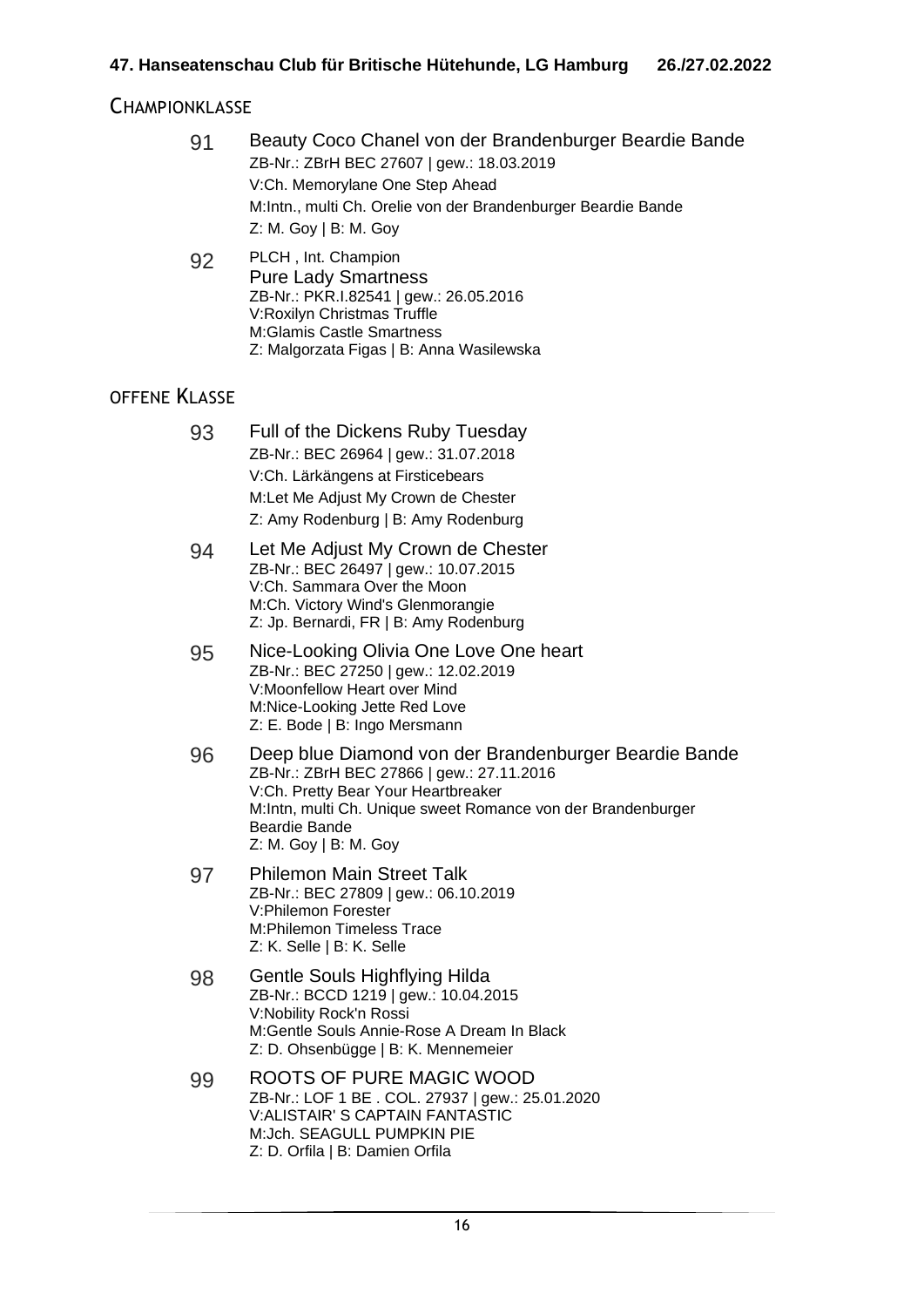- 100 Scottsdale Xtravagance ZB-Nr.: ZBrH BEC 26863 | gew.: 22.12.2017 V:Henry von der Hummelwiese M:Scottsdale Touch of Gray Z: Susanne-Langhorst-de Haan | B: Britta Gerstemeier
- 101 Tolkien's Dream Rian ZB-Nr.: BCCD 2347 | gew.: 20.03.2020 V:Silence Garden's Feivel M:Dreamfactory Enchanting Look Z: Monja Lückemeier | B: Monja Lückemeier
- 102 Kindle Passion Fower of love ZB-Nr.: ZBrHBEC27122 | gew.: 25.08.2018 V:Kindle Passion Chivas Regal M:Nice-Looking Kindle Passions Original Z: Carla Podlich | B: Bettina Kurz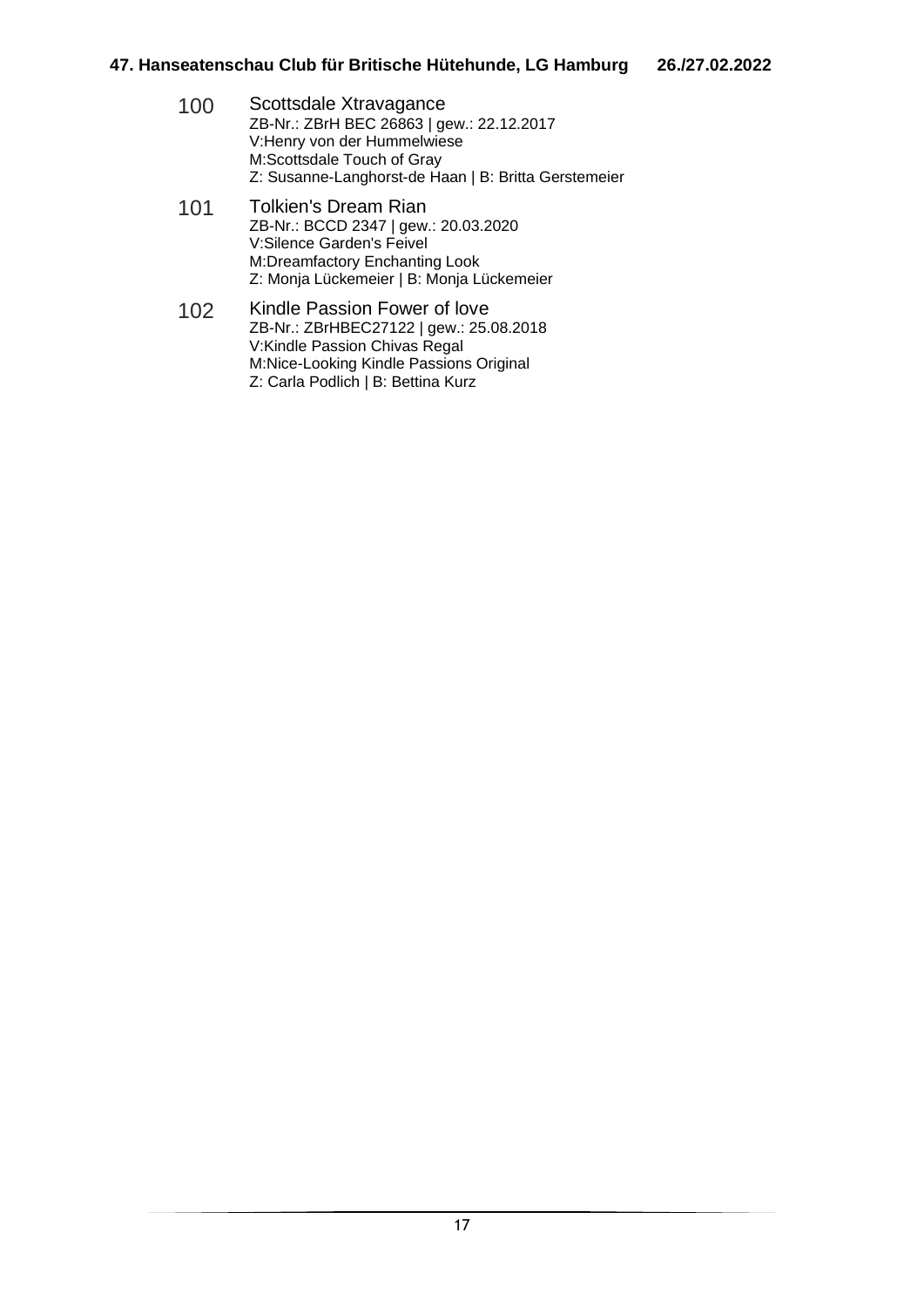# SONNTAG, 27.02.2022 RING 2 – WELSH CORGI PEMBROKE

Richterin: Helle Asgaard-Faarup

# **RÜDEN**

#### **BABYKLASSE**

103 Heym of Hasselyn Jumping Joseph Bob ZB-Nr.: ZBrH WCP 2171 | gew.: 08.09.2021 V:Ginger Elf Peanut Butter at Borntobe M:Heym of Hasselyn Irresistible Ida Bob Z: Dr. Med. F.-W. Middendorf | B: K. Knupper

#### JÜNGSTENKLASSE

| 104 | Rosegarden Acts Like A Daredevil<br>ZB-Nr.: WCP 2090   gew.: 30.06.2021<br>V:Daredevil's Hunting For Compliments From Staken<br>M:Daredevil's Q As A Button From Staken<br>Z: B. u. D. Fricke   B: Danny Reinkehr |
|-----|-------------------------------------------------------------------------------------------------------------------------------------------------------------------------------------------------------------------|
| 105 | Pinkys Panther o' the Palatinate Pixies<br>ZB-Nr.: WCP 2120   gew.: 09.08.2021<br>V:Honeyhouse Guess Who Is At Ryediver<br>M: Just My Two Cents o' the Palatinate Pixies<br>Z: S. Thomas   B: D. Reckhaus         |
| 106 | Part Time Predator o'the Palatinate Pixies<br>ZB-Nr.: WCP 2118   gew.: 09.08.2021<br>V:Honeyhouse Guess Who is At Ryediver<br>M: Just My Two Cents o'the Palatinate Pixies<br>Z: Sabine Thomas   B: Björn Fischer |

| 107 | Y Ddraig Goch Somebody to love          |
|-----|-----------------------------------------|
|     | ZB-Nr.: NHSB 3228274   gew.: 07.03.2021 |
|     | V:Ch. Pemcader High Flyer               |
|     | M: Ermyn Fly Like a Y Ddraig Goch       |
|     | Z: R. Hilger   B: Renate Hilger         |

- 108 Andvol Marius Lo ZB-Nr.: RKF 6251157 | gew.: 26.03.2021 V:Andvol Bridgestone M:Andvol Hitachi Z: Marina Volkova | B: Astrid Acht
- 109 Austin Powers from black riding Hood ZB-Nr.: ZBrH WCP 1941 | gew.: 06.01.2021 V:D Ch CH Ch Lagrein Alto Adige Iz Angarii M:Kalaschnikhof Fleur de Lis Z: Claudia Bohne | B: Elisa Bauermeister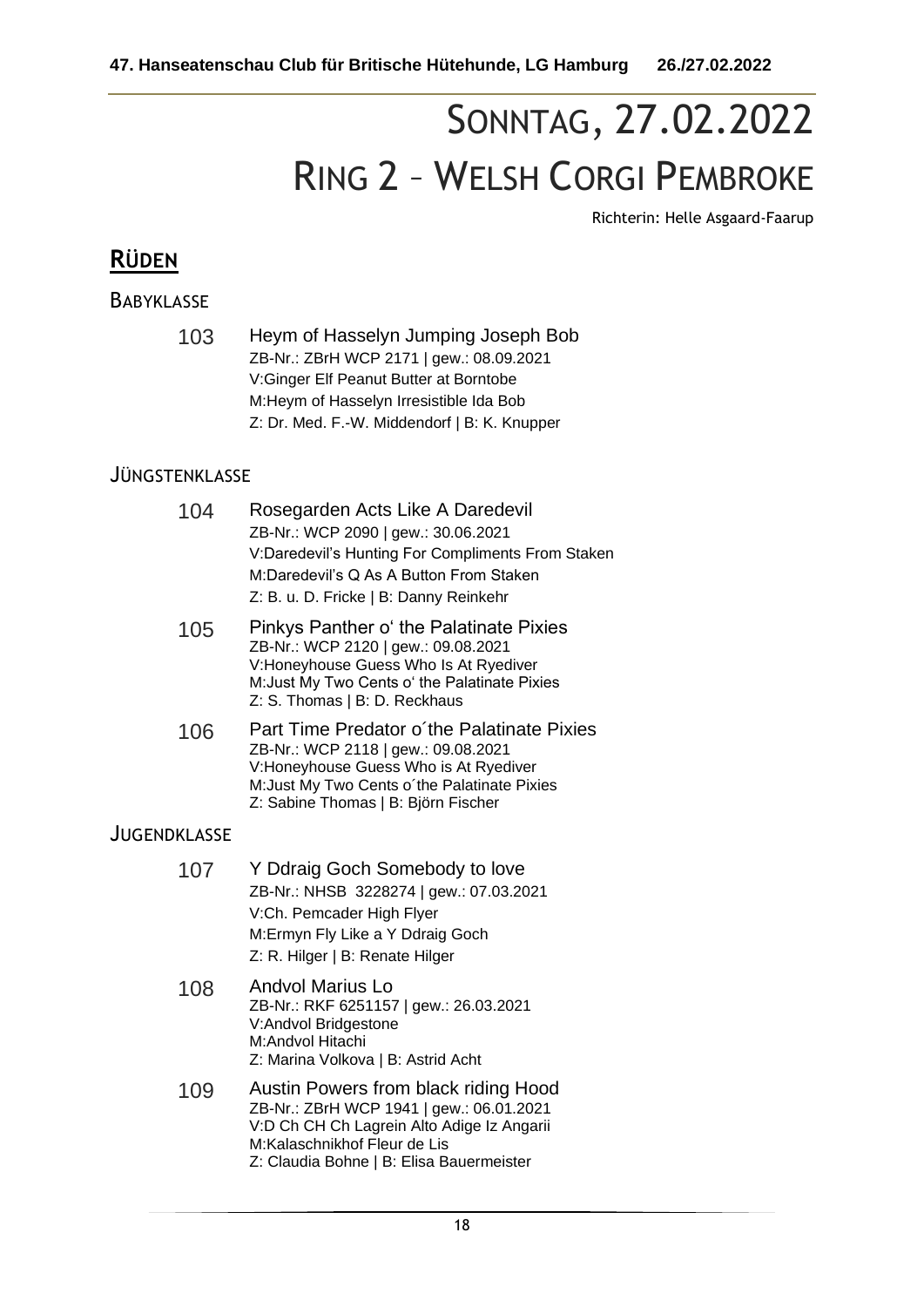#### **ZWISCHENKLASSE**

| 110                  | Lower Saxon A reason to fight<br>ZB-Nr.: WCP1805   gew.: 03.07.2020<br>V:Egil Ellefolk o the palatine Pixies<br>M:Dt.Jgd.Ch. C's quite a blessing<br>Z: Renate Hilger   B: Zita Giesen                                                 |
|----------------------|----------------------------------------------------------------------------------------------------------------------------------------------------------------------------------------------------------------------------------------|
| 111                  | Poem of Love to Sweet Mochi vom Kalimandscharo<br>ZB-Nr.: ZBrH WCP 1815   gew.: 11.07.2020<br>V: Arwin Corgiira Moravia<br>M:Milady Claudie Higu<br>Z: Nancy Leetz-Rosenbohm   B: Olga Oldenburger                                     |
| 112                  | DJCh (Club), C(J)Sg 2021Quite Cute Balou vom<br>Kalimandscharo<br>ZB-Nr.: ZBrH WCP 1823   gew.: 11.07.2020<br>V:Daredevil's Macho Kiwi King from Staken<br>M:Astersland Seaside Rendezvous<br>Z: N. Leetz-Rosenbohm   B: Marie Graefen |
| <b>OFFENE KLASSE</b> |                                                                                                                                                                                                                                        |

#### 113 Blockbuster von Pfotenstolz ZB-Nr.: ZBrH WCP 1517 | gew.: 24.01.2019 V:Greenwoods Secret Agent 11 M:Academia Canis Femme Fatale Z: Myrjam Langen | B: Andrea Sabath

- 114 Atsel Hof Mark ZB-Nr.: WCP 1937 | gew.: 16.11.2018 V:JCh Russ Saets Coetir Allegro Burning Bright M:Atsel Hof Gaechka (RKF5044257) Z: L.V. Sablina | B: Manuela Burtscheid
- 115 Cesare Plyushevyi Volk ZB-Nr.: WCP 1685 | gew.: 43586 V:In ´Esta Andres for Plyushevyi Volk Iz Lehvanzhi M:Deutzia Plyushevyi Volk Z: O. Shcherbakova | B: Kerstin Bautze
- 116 Egil Ellefolk o´the Palatinate Pixies ZB-Nr.: WCP 1374 | gew.: 09.03.2018 V:Daredevil´s Hunting Compliments from Staken M: Brown Bess o'the Palatinate Pixies Z: Sabine Thomas | B: Kerstin Bautze

### **HÜNDINNEN**

#### **VETERANENKLASSE**

117 Ch. VDH & ClubCh, BjSG,Lovely Little Lolitta Gaucho ZB-Nr.: PKR.I.64778 | gew.: 01.12.2009 V:MultiCH. Elmsmere Extra Special M:Ch.PL Madam Caucho Cekore Z: Izabela Glowaccy, Lodz , Poland | B: Isabella Duschinski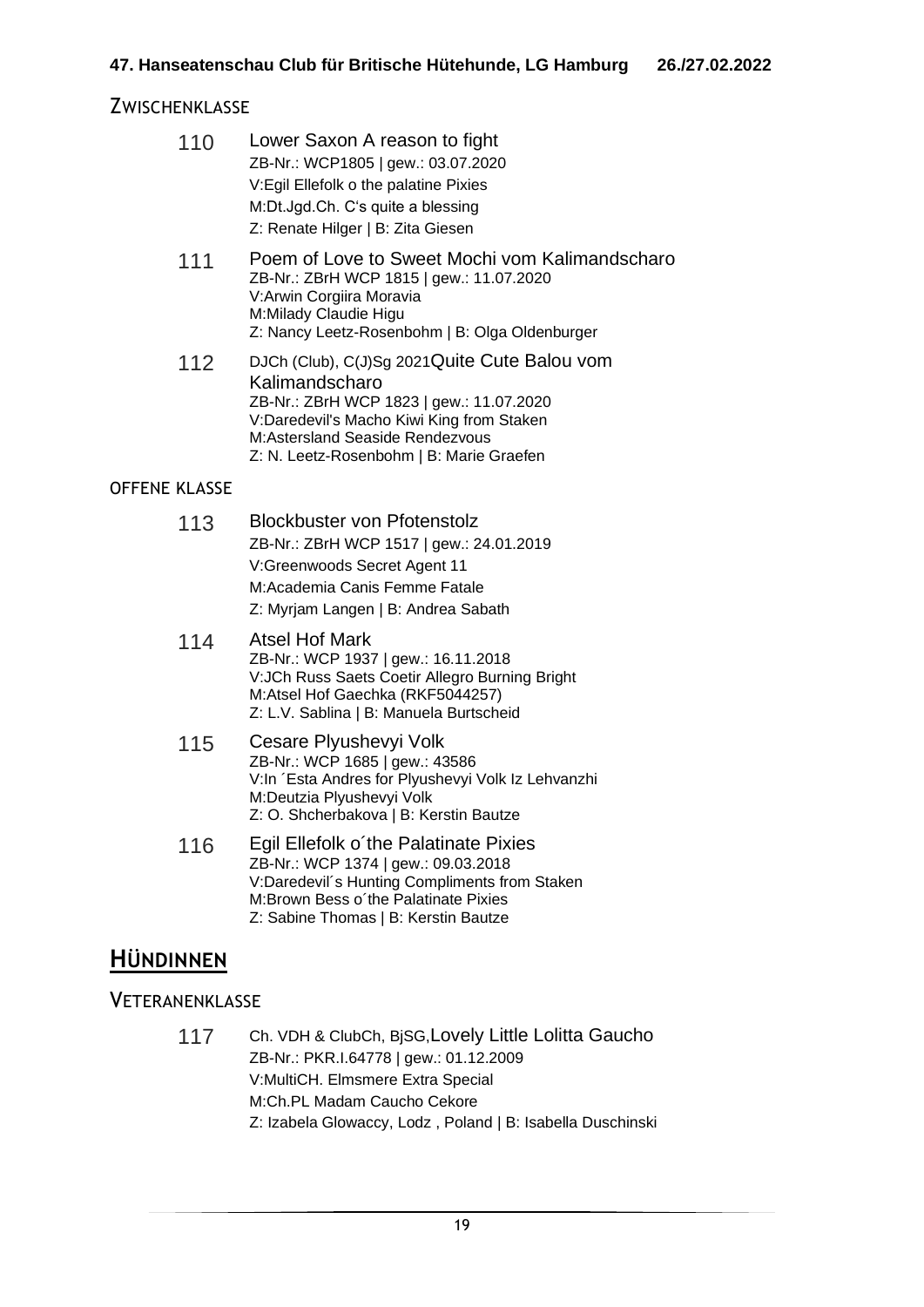#### **BABYKLASSE**

118 Lower Saxon Ballroom Blitz ZB-Nr.: ZBrH 2188 | gew.: 20.09.2022 V:Ermyn Sky of Stars M:C's Quite A Blessing Z: Renate Hilger | B: Melaniie Friedemann

#### JUGENDKLASSE

- 119 Daredevil's Valentine Vampire From Staken ZB-Nr.: WCP 2010 | gew.: 16.04.2021 V:Ginger Elf Spirit Of Ecstasy M:Daredevil's Move Like Jagger From Staken Z: D. Reinkehr | B: Danny Reinkehr
- 120 Born to be your Lunch at Cartier ZB-Nr.: MET. W. Corgi472/21 | gew.: 14.04.2021 V:RUS.CH, HCH., MD. CH, MN. CH, BIH. CH Ginger Elf Spirit of Ecstasy M:HCH., Fiatal Club-Star Twinan My Fair Lady Z: Alexandra Trefán-Török u. Sandor Trefan | B: Sebastian Schulz
- 121 Marvelous Mrs Maisel o´the Palatinate Pixies ZB-Nr.: WCP 1965 | gew.: 23.01.2021 V:Ch. Johnny I Hardly Knew Ya o´the Palatinate Pixies M:Holla die Waldfee o´the Palatinate Pixies Z: Sabine Thomas | B: Björn Fischer
- 122 PR Little Royal Rascals Beth ZB-Nr.: ZBrH WCP 2030 | gew.: 15.05.2021 V:Daredevil's Macho Kiwi King from Staken M:Peeri of ND Wiggle Farm Z: Patricia & Andreas Richter | B: Sabine & Maria Lück
- 123 Beleave in me ZB-Nr.: JR 80014 | gew.: 21.03.2021 V:VDH & Club JugCH FEST Upper Class M:SLO Jug.CH. & Grand Prix Slowakia Jug. Winner Atraviata Z: Filip Kojic, Beograd | B: Isabella Duschinski

#### ZWISCHENKLASSE

- 124 Lower Saxon Asimbonanga ZB-Nr.: WCP 1809 | gew.: 03.07.2020 V:Egil Ellefolk o'the palatinate pixies M:C's Quite a Blessing Z: R. Hilger | B: Renate Hilger
- 125 Twenty Oaks Farm Caitlyn ZB-Nr.: ZBrH WCP 1801 | gew.: 02.07.2020 V:Imagine I'm a Dream des Contamines M:Quo Vadis Pipa Z: A. Rumprecht | B: Astrid Rumprecht
- 126 Pemspride Double Trouble ZB-Nr.: WCP 1758 | gew.: 21.04.2020 V:In Our Yellow Submarine Des Contamines M:Pemspride Bumble Bee Z: Astrid Acht | B: Astrid Acht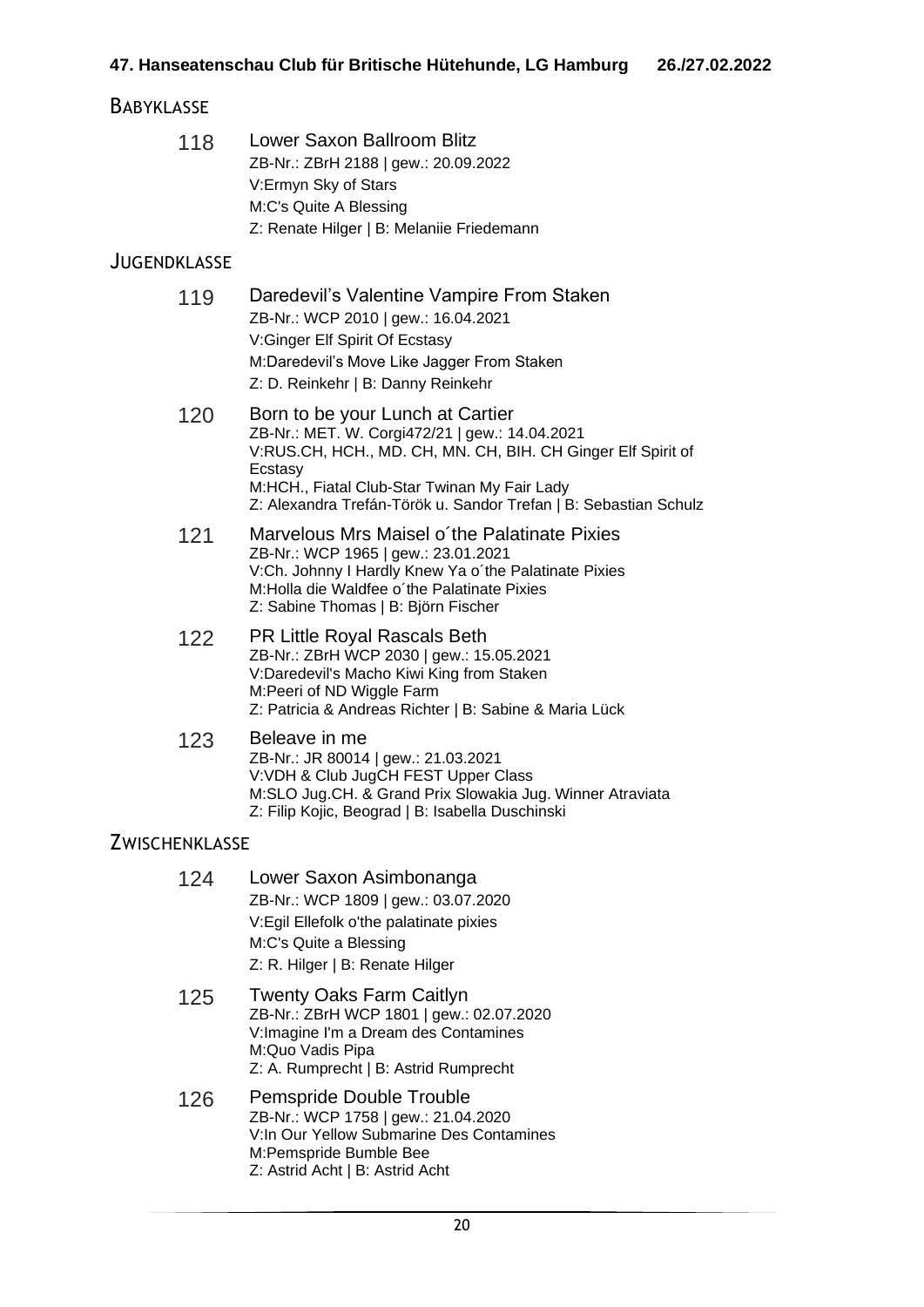127 gelöscht

#### **CHAMPIONKLASSE**

128 Quo Vadis Fantastic Disney Bob ZB-Nr.: ZBrH WCP 1885 | gew.: 25.09.2020 V:Dt. JCh. Fest Upper Class M:Quo Vadis Paprika Z: Lilo Kiel | B: Julia Jerratsch

- 129 Daredevil's Principally Prada from Staken ZB-Nr.: ZBrH WCP 1578 | gew.: 16.05.2019 V:Daredevil´s Hunting for Compliments from Staken M:Mistycor Secret Look For Daredevil´s Z: Danny Reinkehr | B: Annette Borcherding
- 130 Orchidea Funny Pem ZB-Nr.: ZBrH WCP 2035 | gew.: 07.02.2020 V:Lopez Briciole Grandi M:Bella Funny Pem Z: Szymon Suchecki | B: Astrid Rumprecht
- 131 Amansi Roza de Arrokal ZB-Nr.: RKF 5219170 | gew.: 19.02.2018 V:Laif Spring Richard Loon Heart M:Amansi Puerto Rico Z: Tatiana Barkova | B: Sabine & Maria Lück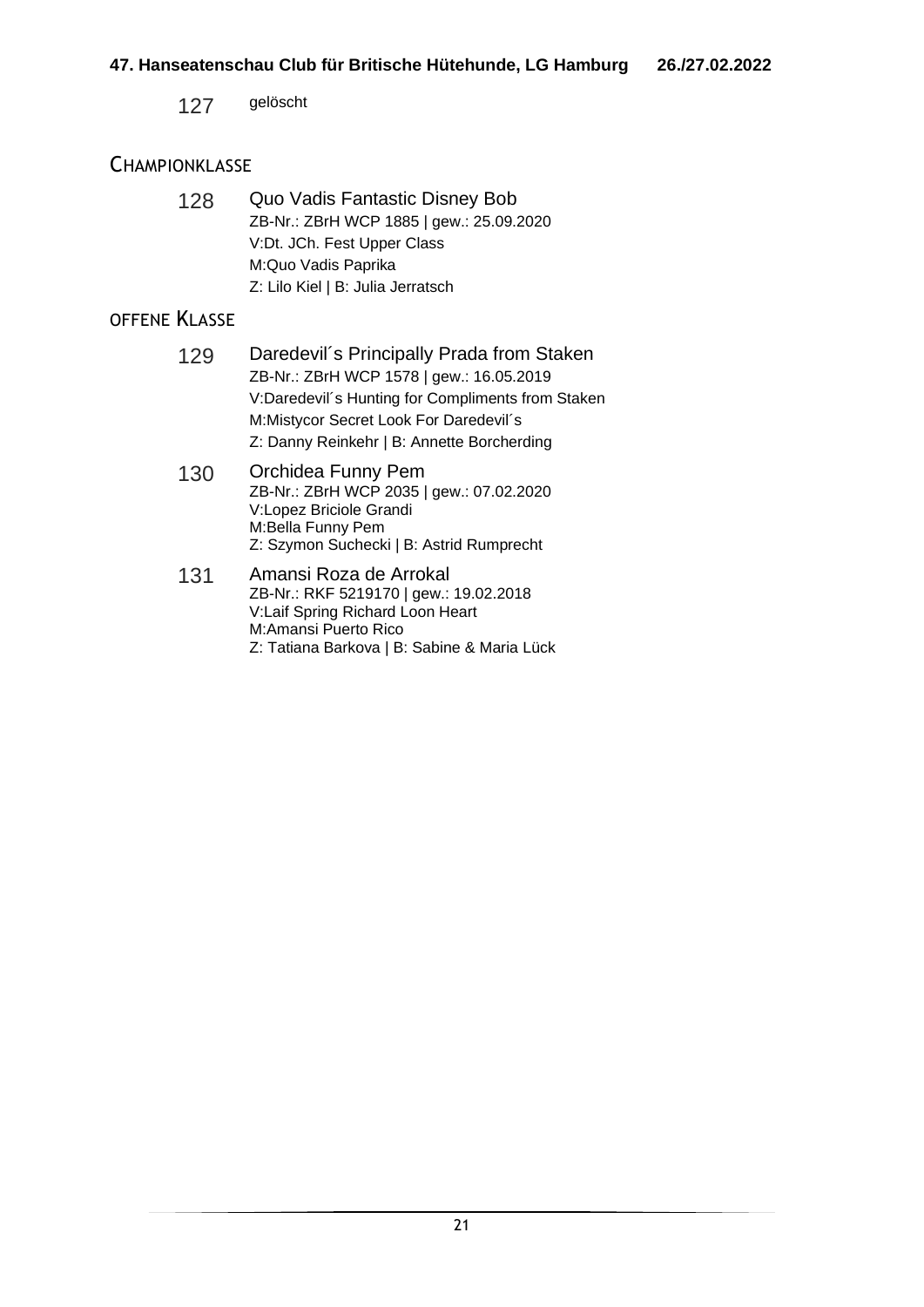# RING 2 – SHELTIE

Richterin: Helle Asgaard-Faarup

# **RÜDEN**

#### VETERANENKLASSE

| 132 | Dt.Jgd.Ch., Dt.Ch., Dt.Vet.Ch.Donatus Dei Gratia de Via Balaena |
|-----|-----------------------------------------------------------------|
|     | ZB-Nr.: ZBrH SHE 21505   gew.: 24.05.2010                       |
|     | V:Ch. Excellent Choice Such Is Life                             |
|     | M:Ch. Bsg.09 Amica fidelis de Via Balaena                       |
|     | Z: Angela Heidenwolf   B: Angela Heidenwolf                     |

#### **BABYKLASSE**

| 133 | Mystic Moonlight Black Negro                   |
|-----|------------------------------------------------|
|     | ZB-Nr.: MET.Shelt.765/21   gew.: 08.09.2021    |
|     | V:Alittle Romance Liceliette                   |
|     | M: Mystic Moonlight Blue True Love             |
|     | Z: A. Piros Madránszkiné   B: Doreen Schneider |

| 134 | Xaadi vom Birkenwappen<br>ZB-Nr.: ZBrH SHE 27139   gew.: 18.01.2021<br>V:DCh DJgdCh Rivermist Stand by me<br>M:DCh DJgdCh Paulette vom Birkenwappen<br>Z: G. Uelpenich   B: Birgit Huter |
|-----|------------------------------------------------------------------------------------------------------------------------------------------------------------------------------------------|
| 135 | Ever Lovely Good as Gold<br>ZB-Nr.: RKF6023140   gew.: 09.05.2021<br>V:Blue Ice iz Grafskogo Pomestija<br>M: Ever Lovely Augusta Rrederica<br>Z: E. Kondrashkova   B: S. + J. Kaufmann   |
| 136 | Beutlin's Dearest Boy Who Lived<br>ZB-Nr.: ZBrH SHE 27291   gew.: 10.05.2021<br>V:Azulian Catch Your Dreams<br>M:Beutlin's After All This Time<br>Z: N. Verkerk   B: Nadine Verkerk      |
| 137 | Faster de la Japonesa<br>ZB-Nr.: LOE2562019   gew.: 15.12.2020<br>V:Starsong High Voltage<br>M:Arizona de la Japonesa<br>Z: F. Bardiza   B: Nadine Verkerk                               |
| 138 | Fairyglen Lucky Luke<br>ZB-Nr.: SHE 27232   gew.: 01.04.2021<br>V:Ch. Amberblaze Daydreamer<br>M:Fairyglen Dawn                                                                          |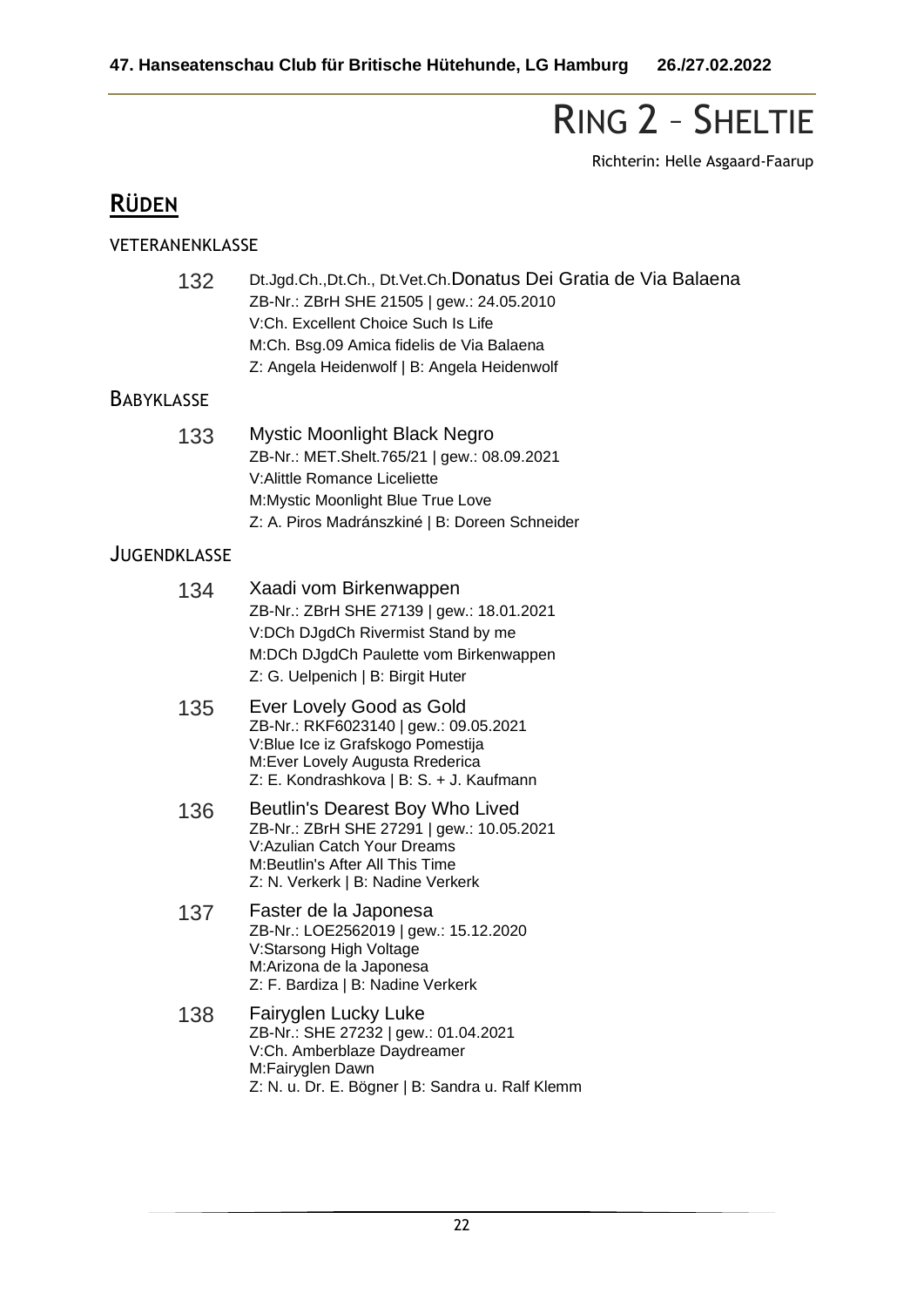139 Redefined Ambition ZB-Nr.: ZBrH SHE 27282 | gew.: 16.05.2021 V:Like a Bolt from the Blue Bubbly Dips M:Hell's Angel with power and passion Z: Max Sprinz | B: Marcie Thiele

#### **ZWISCHENKLASSE**

| Flying sparks Amazing Artax                  |
|----------------------------------------------|
| ZB-Nr.: SSCD 4898   gew.: 29.04.2020         |
| <b>V:Black Obsession Forest Land Chilabo</b> |
| M:Katla von der kleinen Nordhelle            |
| Z: D. Machenheimer   B: Sabrina Körner       |
|                                              |

- 141 Fairyglen Jedi Knight ZB-Nr.: ZBrH SHE 26718 | gew.: 27.03.2020 V:Sanscott Take a Chance on me with Mohnesee M:Fairyglen Bronwen Z: E. u. N. Bögner | B: S. + R. Rongen
- 142 Galliano von Hauschteckslust ZB-Nr.: SHE 26708 | gew.: 22..03.2020 V:Blue Witch Like A Prayer M:DJgdCh, D.Ch. Doris Blue Night Onyx Garden Z: Monika Neumann | B: Gerit Freitag

| 143 | EasyPeasy von der alten Birke                      |
|-----|----------------------------------------------------|
|     | ZB-Nr.: SHE26618   gew.: 23.01.2020                |
|     | V:DCh(VDH,CfBrH), DJCh(CfBrH) Lütt Cuno Shadow vom |
|     | Reiterwappen                                       |
|     | M:Fussel vom Schloss Ramstedt                      |
|     | Z: B. Huter   B: Antie Schwirz                     |

- 144 Frodo vom Rosenwappen ZB-Nr.: SSCD 4232 | gew.: 07.01.2018 V:Laureate Musical Ride M:Chérie Noir vom Rosenwappen Z: M. Behnke | B: Sabrina Körner
- 145 Dixon vom Rosenwappen ZB-Nr.: SSCD 3849 | gew.: 27.12.2017 V:Warlock's Favour vom Ohmtalteufel M:B'Elanna vom Rosenwappen Z: M. Benke | B: Joana Behnke
- 146 His Highness Hugo of wonderful smile ZB-Nr.: ZBrH SHE 26629 | gew.: 23.01.2020 V:D Jgd Ch. Light my Fire Luca vom Erkelenzer Land M:Angelique of wonderful smile Z: B. + N. Wichmann | B: B. + N. Wichmann
- 147 Bonsai von der alten Birke ZB-Nr.: ZBrH SHE 25939 | gew.: 13.07.2018 V:DCh Conspirito's Counting Stars M:Celtsdale Charm N Grace Z: B. Huter | B: Birgit Huter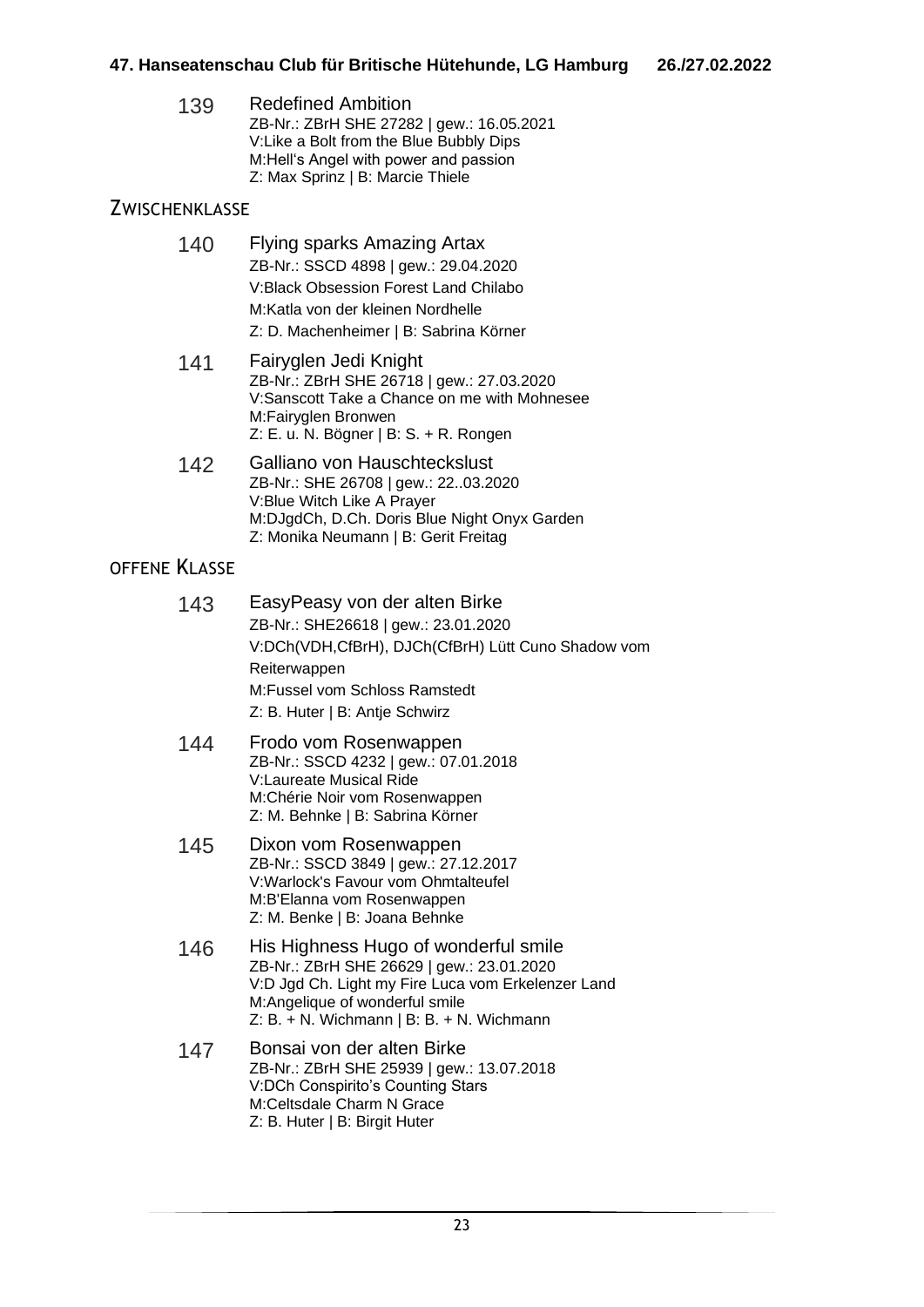#### **47. Hanseatenschau Club für Britische Hütehunde, LG Hamburg 26./27.02.2022**

| 148 | Dt. Jgd. Ch.O'Paddy Pat vom Segeberger Forst           |
|-----|--------------------------------------------------------|
|     | ZB-Nr.: SHE26306   gew.: 27.04.2019                    |
|     | V:D. Ch. Lavika London Look                            |
|     | M:Kiwana Prinzess Apanatschi vom Segeberger Forst      |
|     | Z: S. Benthien & A. Schmode   B: Sina und Oliver Heins |
|     |                                                        |

- 149 Sheldieck's Tabaluga The Timewarp ZB-Nr.: ZBrH 26053 | gew.: 02.11.2018 V:Sheldieck's Single Sam M:Dt. Ch. (VDH/CfBrH) Eliza vom Erkelenzer Land Z: Ute Dieckmann | B: Ute Dieckmann
- 180 Rivermist Stand By Me ZB-Nr.: VDH20/SIGÜ00025 | gew.: 14.06.2019 V:Monsieur Le Marquis Des Mille Eclats Des Tournesols M:Ch. Rivermist She Dreamed A Dream Z: A. Gilli | B: Yvonne Bartelt

# **HÜNDINNEN**

### **VETERANENKLASSE**

| 150               | DCh(SSCD) Lütt Adexa vom Reiterwappen, BH<br>ZB-Nr.: ZBrH SHE 22010   gew.: 19.03.2011<br>V:Ch Excellent Choice Such is Life<br>M: Lenke vom Birkenwappen<br>Z: P. Tietze   B: Petra Tietze |
|-------------------|---------------------------------------------------------------------------------------------------------------------------------------------------------------------------------------------|
| 151               | Dt. Ch. Club & VDH, Dt. Vet.Ch.Comedy's Keira O'Sheen<br>ZB-Nr.: SHE 18358   gew.: 17.02.2006<br>V:Avalon Osheen-Oll-mor<br>M:Comedy's Cinderella<br>Z: H. Dette   B: Dr. E. Bögner         |
| 152               | Rana vom Bramautal<br>ZB-Nr.: SHE 20860   gew.: 21.06.2009<br>V:Mohnesee Time Keeper<br>M:Dt.JCH, Dt.Ch.Club. Mona vom Bramautal<br>Z: J. Jung   B: Jürgen Jung                             |
| <b>BABYKLASSE</b> |                                                                                                                                                                                             |
| 153               | Red Rose von den Vitalienbrüdern<br>ZB-Nr.: SHE 27569   gew.: 15.10.2021<br>V:Galliano von Hauschteckslust<br>M:New Amber von den Vitalienbrüdern                                           |

Z: G. Freitag | B: Gerit Freitag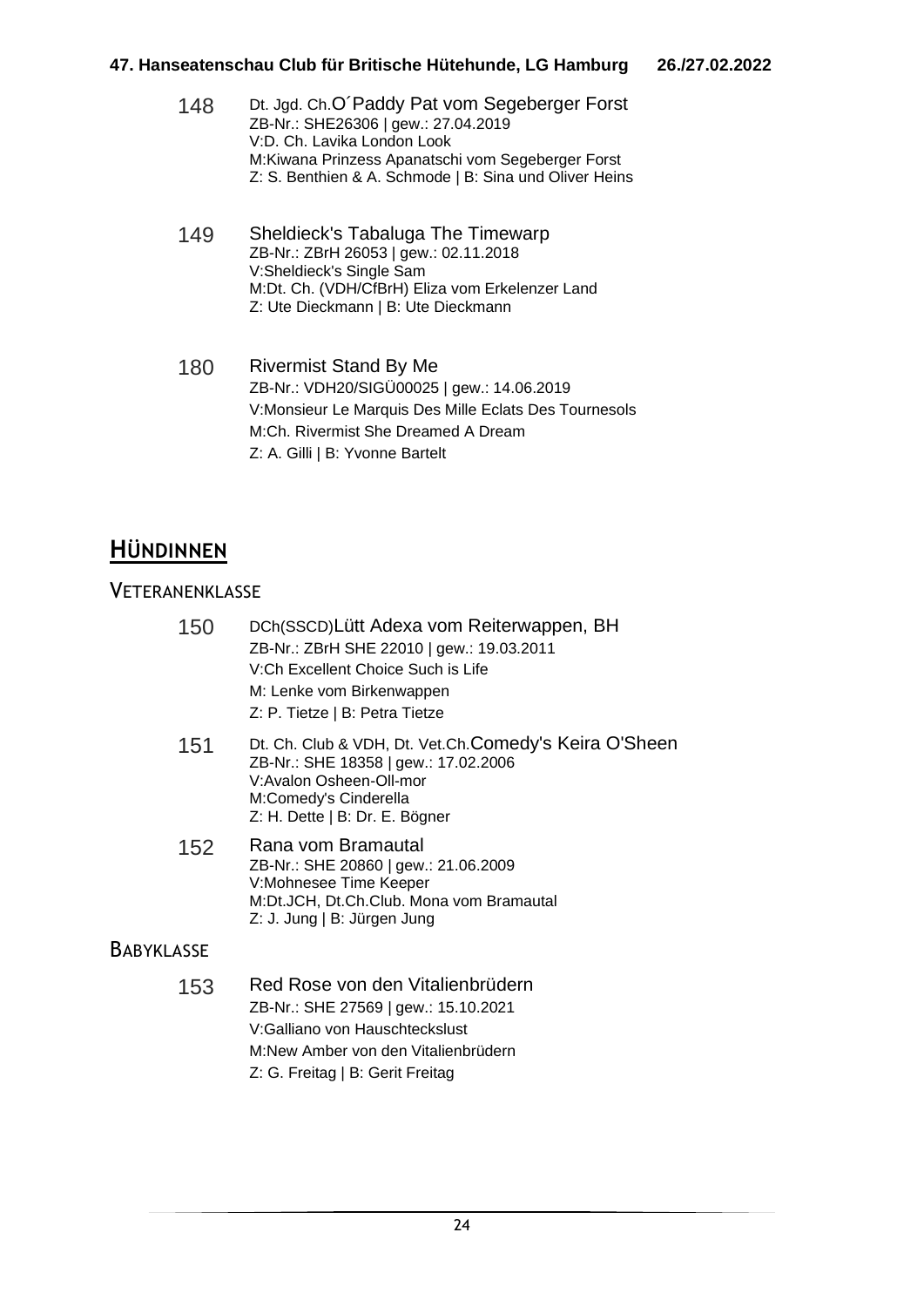#### JÜNGSTENKLASSE

| 154 | Lady Lafayette von der alten Birke          |
|-----|---------------------------------------------|
|     | ZB-Nr.: ZBrH SHE 27443   gew.: 25.07.2021   |
|     | V:L'ete Sera Latino des Lutins de Cassiopee |
|     | M:Athene von der alten Birke                |
|     | Z: Birgit Huter   B: Birgit Huter           |

155 Amideros Enter the Dragon ZB-Nr.: ZBrH SHE 27440 | gew.: 21.07.2021 V:Ori's Back Dark Devil M:Danna Blue Proud of Halliwell Z: C. Lögering | B: Marion Behnke

| 156 | <b>Wild Wings Beautiful Smile</b><br>ZB-Nr.: ZBrH SHE 27151   gew.: 10.10.2020<br>V: Needful Bi Miracle of the Four Bee's<br>M:Pom Pidou of the Four Bee's<br>Z: Anke Rosellen   B: Mareike Staudinger         |
|-----|----------------------------------------------------------------------------------------------------------------------------------------------------------------------------------------------------------------|
| 157 | Dream of me from Cherryblossom Dream<br>ZB-Nr.: SSCD5189   gew.: 11.04.2021<br>V:Onyx Kanon Onyx Garden<br>M: Yumiko vom Affinger Bach<br>Z: A. Ecker   B: Martina de Vries                                    |
| 158 | Polly Pocket von den Vitalienbrüdern<br>ZB-Nr.: SHE 27155   gew.: 12.02.2021<br>V:DCh. (CfBrH&VDH) Taiyo Trollmann vom Ohmtalteufel<br>M:New Amber von den Vitalienbrüdern<br>Z: G. Freitag   B: Gerit Freitag |
| 159 | Jette die Nette von der alten Birke<br>ZB-Nr.: ZBrH SHE 27290   gew.: 07.05.2021<br>V:DCh, PICh, DJCh, GW Laurence vom Birkenwappen<br>M:Fussel vom Schloß Ramstedt<br>Z: B. Huter   B: P., U. Tietze, Buß     |
| 160 | Quina von den Bockshof Angels<br>ZB-Nr.: ZBrH SHE 27237   gew.: 09.04.2021<br>V:Tequila vom Affinger Bach<br>M: Vienna von Hauschteckslust<br>Z: D. Schneider   B: Doreen Schneider                            |
| 161 | Little Vanity-Girl of Queensland<br>ZB-Nr.: VDH 21/SIG 00089   gew.: 24.01.2021<br>V:Rivermist Stand By Me<br>M:Little-Night-Shadow of Queensland<br>Z: Y. Bartelt   B: Daniela Lühring                        |
| 162 | Little-Uni-Sweet Girl of Queensland<br>ZB-Nr.: VDH 21/SIG 00085   gew.: 19.01.2021<br>V:DJCh. Rivermist Stand By Me<br>M:CH. Little- Golden Gigi of Queensland<br>Z: Y. Bartelt   B: Yvonne Bartelt            |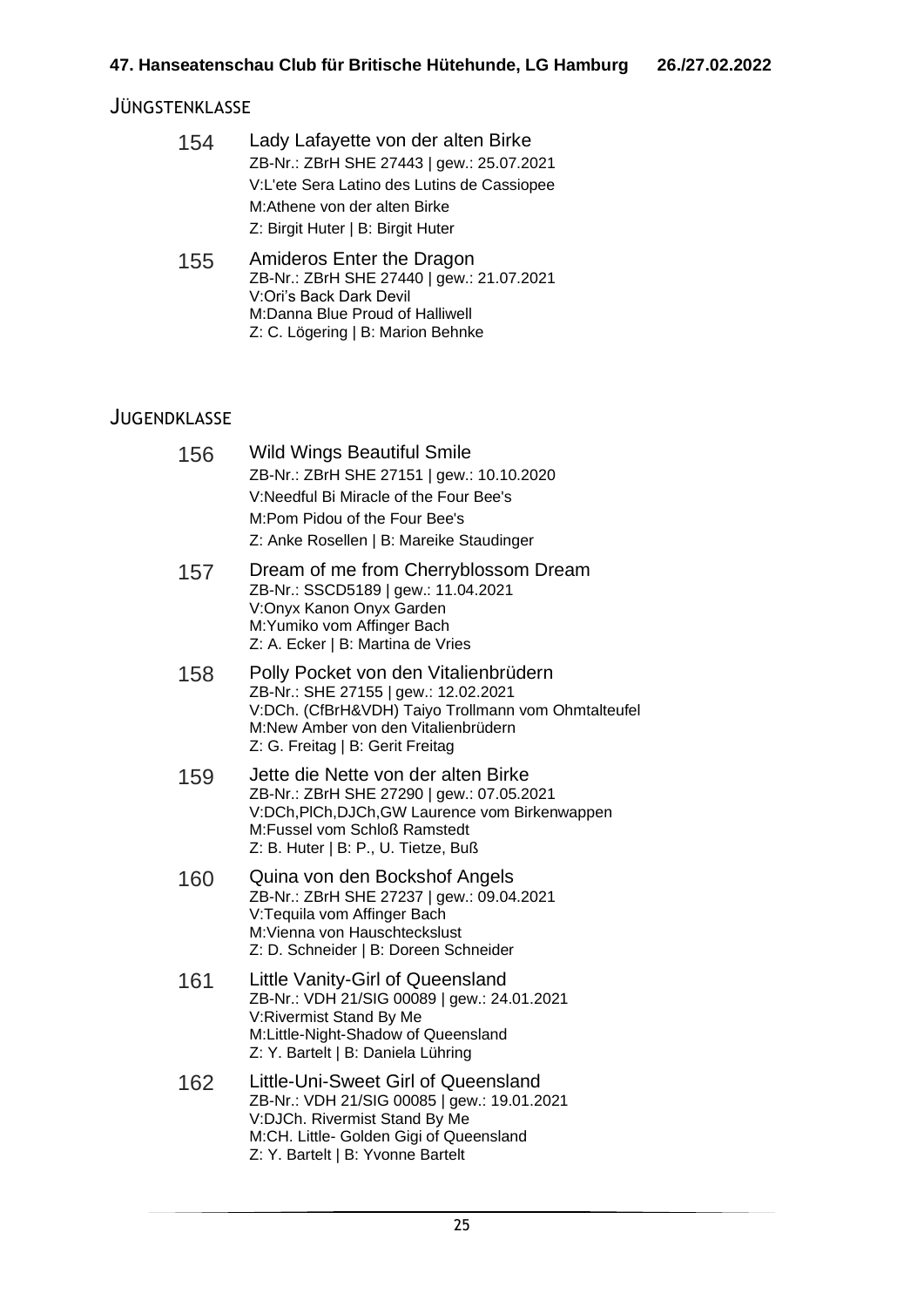| 163 | <b>Beutlin's Dauntless Phoenix</b><br>ZB-Nr.: ZBrH SHE 27292   gew.: 10.05.2021<br><b>V:Azulian Catch Your Dreams</b><br>M: Beutlin's After All This Time<br>Z: N. Verkerk   B: Nadine Verkerk                                       |
|-----|--------------------------------------------------------------------------------------------------------------------------------------------------------------------------------------------------------------------------------------|
| 164 | Shirley vom Segeberger Forst<br>ZB-Nr.: SHE 27122   gew.: 22.12.2020<br>V:D.Ch. Taiyo Trollmann vom Ohmtalteufel<br>M:Nathalwina vom Segeberger Forst<br>Z: S.Benthien & A. Schmode   B: Sylvia & Andreas S.Benthien & A.<br>Schmode |
| 165 | Marianna's Best Clementine<br>ZB-Nr.: ZBrH SHE 27242   gew.: 03.04.2021<br>V:Ch. Laurence vom Birkenwappen<br>M:Marianna's Best Baya<br>Z: Yvonne und Maria Bathow   B: Yvonne und Maria Bathow                                      |
| 166 | Kaya vom Haubergsland<br>ZB-Nr.: VDH SSCD 5103   gew.: 03.02.2021<br>V:Mirrror Man ze Skalni vyhlidky<br>M: Julchen von der kleinen Nordhelle<br>Z: Petra Kleis-Breuer   B: Petra Kleis-Breuer                                       |
| 167 | Aquina von den Wümmepfötchen<br>ZB-Nr.: ZBrH SHE 27119   gew.: 29.12.2020<br>V:Maybe The Winner des Diablotins de Nooch<br>M:Nixi Blue of Sprightliness<br>Z: Inka Reblitz   B: Inka Reblitz                                         |
| 168 | Gayle gleam of Hope vom Ohmtalteufel<br>ZB-Nr.: ZBrH SHE 26992   gew.: 19.10.2020<br>V:GrandGables The IT Factor<br>M: Umed Silver Ursely vom Ohmtalteufel                                                                           |

### Z: Beate und Udo Alexander | B: Beate und Udo Alexander

### **ZWISCHENKLASSE**

| 169 | Agility Jumper Gem of Charm                                         |
|-----|---------------------------------------------------------------------|
|     | ZB-Nr.: SHE 26879   gew.: 07.07.2020                                |
|     | V: Dt. Vet Ch. Buster with eager to work                            |
|     | M:Dt. Jgd. CH Club/ VDH, Dt. Ch. Wild Thing from Marmorea's Shelter |
|     | Z: Manuela Patz   B: Manuela Patz                                   |
| 170 | Fairvolen Kelsey Key To My Heart                                    |

- 170 Fairyglen Kelsey Key To My Heart ZB-Nr.: ZBrH SHE 26940 | gew.: 12.09.2020 V:Lavika London Look M:Fairyglen Galway Girl Z: E. u. N. Bögner | B: S. Niebe
- 171 Gracy von Hauschteckslust ZB-Nr.: ZBrH SHE 26710 | gew.: 22.03.2020 V:Blue Witch Like A Prayer M:D Jgd Ch. D Ch. Doris Blue Night Onyx Garden Z: M. Neumann | B: B. + N. Wichmann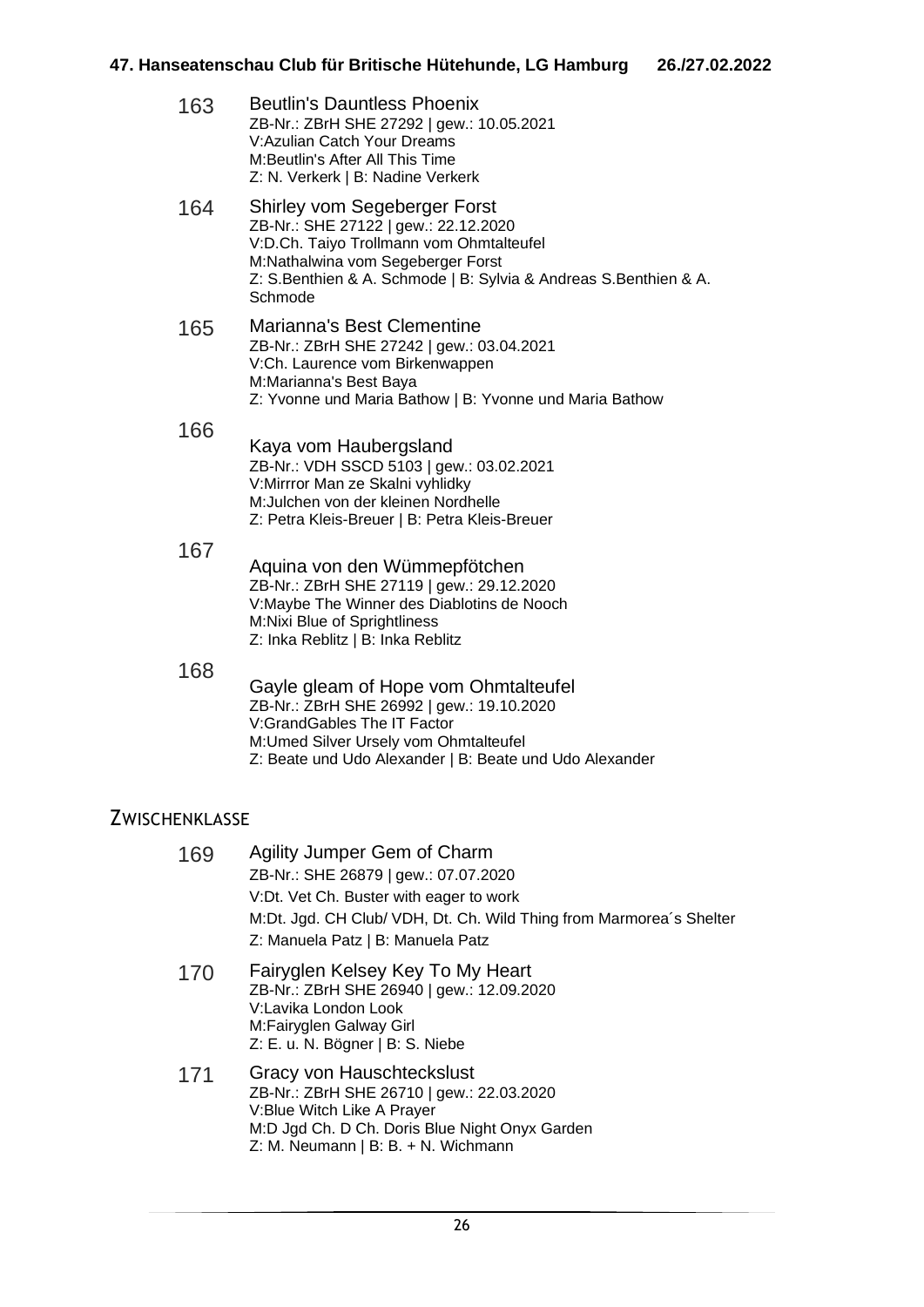172 Bumblebee Mountains Zofy blue morning sky ZB-Nr.: VDH SSCD 5001 | gew.: 11.08.2020 V:Wiss in Love Honeylike Gideon M:Bumblebee Mountains Just a blue Paint Josie Z: Gabriele & Bernd Dippel | B: Petra Kleis-Breuer

#### **CHAMPIONKLASSE**

- 173 DCh(VDH,SSCD)Haifa vom Rindsberg ZB-Nr.: SSCD 0659 | gew.: 29.11.2008 V:DCh(VDH,SSCD) Haifa vom Rindsberg M:Manulanie vom Münzenberger Sheltiecamp Z: H. Rapprich | B: Petra Tietze
- 174 Eliza vom Erkelenzer Land ZB-Nr.: SHE 24891 | gew.: 21.05.2016 V:Gyszmo from Lady Lucia M:Undercover Girl Amy vom Erkelenzer Land Z: Angela Immeln | B: Ute Dieckmann

- 175 Glibstruplund Blue Velvet ZB-Nr.: ZBrH SHE 26420 | gew.: 25.03.2019 V:Ch. Erasmus Ornatus Niger de Via Balaena M:Poulsgaards Joyful Surprise Z: Morten Thomasen | B: Heidenwolf Heidenwolf
- 176 Lenke Lütt Deern vom Reiterwappen ZB-Nr.: SHE 26272 | gew.: 20.04.2019 V:D.Ch (CfBrH & VDH) Lütt Cuno Shadow vom Reiterwappen M:D.Ch (SSCD) Lütt Adexa vom Reiterwappen Z: P.Tietze | B: Gerit Freitag
- 177 Gold 'n' Silver Senja ZB-Nr.: ZBrH SHE 26743 | gew.: 09.04.2020 V:Lavika London Look M:Gold´n Silver Princess Sötje Z: Heike Bennefeld-Heigl | B: Petra Pöppel
- 178 Angelique of wonderful smile ZB-Nr.: ZBrH SHE 24112 | gew.: 20.11.2014 V:D Ch. Happy Harley vom Erkelenzer Land M:D Ch. D Vet. Ch. Bente unter den hohen Birken  $Z: B. + N.$  Wichmann | B: B. + N. Wichmann
- 179 Adele IV little Queen of Eskalony ZB-Nr.: sscd 3951 | gew.: 10.03.2018 V:Paint IT Black van nevelse M:Elektra Prinzess of laola Z: M. Munck | B: Marion Schulz
- 180 verschoben
- 181 Little-Miss Moonshine of Queensland ZB-Nr.: VDHSSCD3300 | gew.: 04.09.2016 V:The South `s Star Sensation M:Ch. Little-Golden Gigi of Queensland Z: Y. Bartelt | B: S. + J. Kaufmann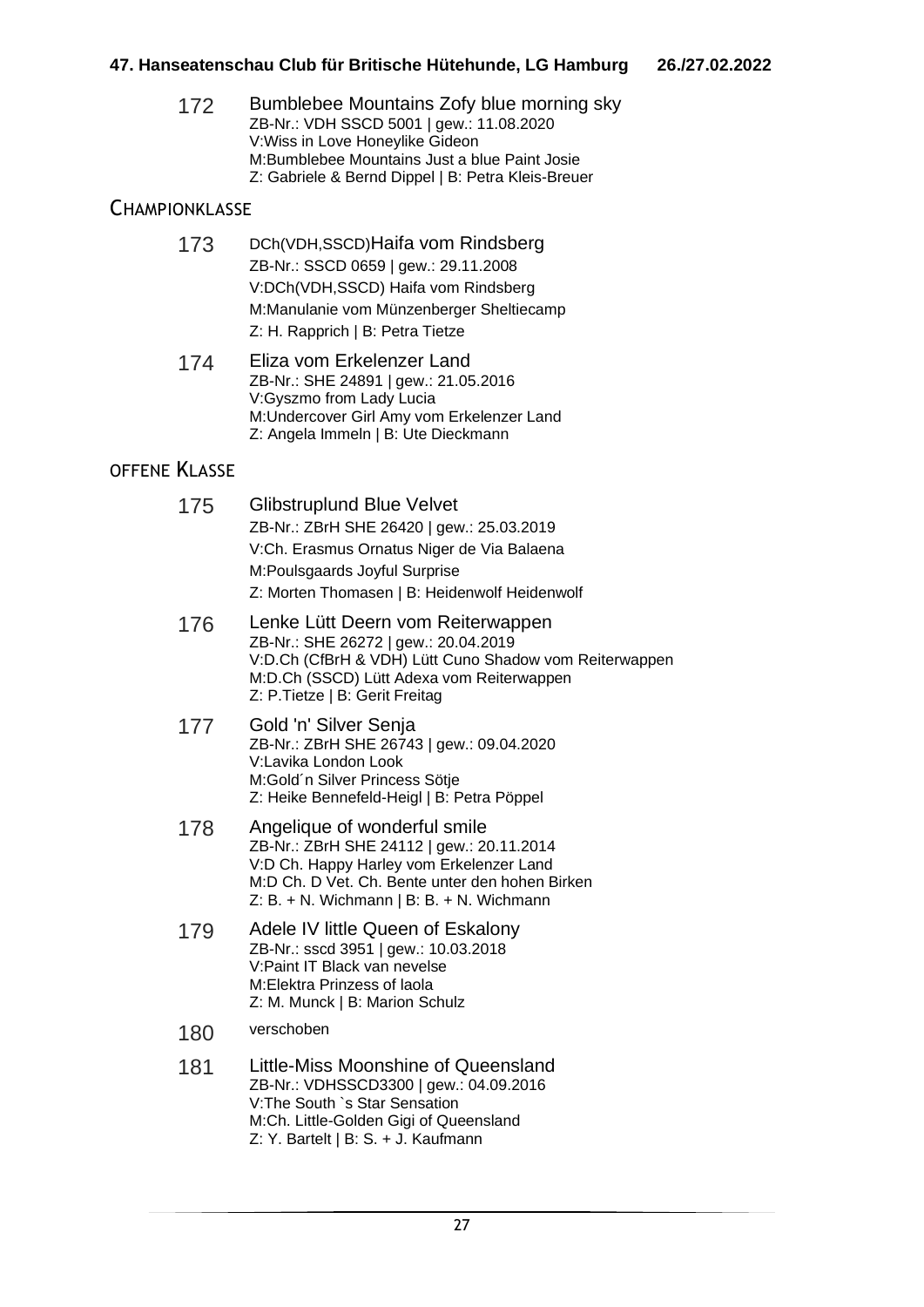- 182 Athene von der alten Birke ZB-Nr.: ZBrH SHE 25482 | gew.: 09.08.2017 V:ClubSg15, DCh Buehneman's Built To Last M:Fussel vom Schloß Ramstedt Z: B. Huter | B: Birgit Huter
- 183 Fairyglen Dawn ZB-Nr.: SHE 24960 | gew.: 14.06.2016 V:Ch. Happy Harley vom Erkelenzer Land M:Fairyglen Dawn Z: N. u. Dr. E. Bögner | B: Norbert u. Dr. Elisabeth Bögner
- 184 Nathalwina vom Segeberger Forst ZB-Nr.: SHE 25953 | gew.: 16.07.2018 V:D.Ch. Lavika London Look M:Kiwana Prinzess Apanatschi vom Segeberger Forst Z: S.Benthien & A. Schmode | B: Sylvia & Andreas S.Benthien & A. **Schmode**
- 185 Zaphira z Doblovy studanky ZB-Nr.: VDH SSCD 5328 | gew.: 28.08.2019 V:CH. Follow Your Nose Eager to Fame M:CH. Zaynah Zay z Doblovy studanky Z: Mlada Svobodova CZ | B: Birgit Spallek-Gauger
- 186 Onyx Kira Qnyx Garden ZB-Nr.: VDH SSCD 4285 | gew.: 03.08.2017 V:Othello Black Qui Gagnent Touts Les Coeurs M:Celine Ice Onyx Garden Z: Birgit Spallek-Gauger | B: Birgit Spallek-Gauger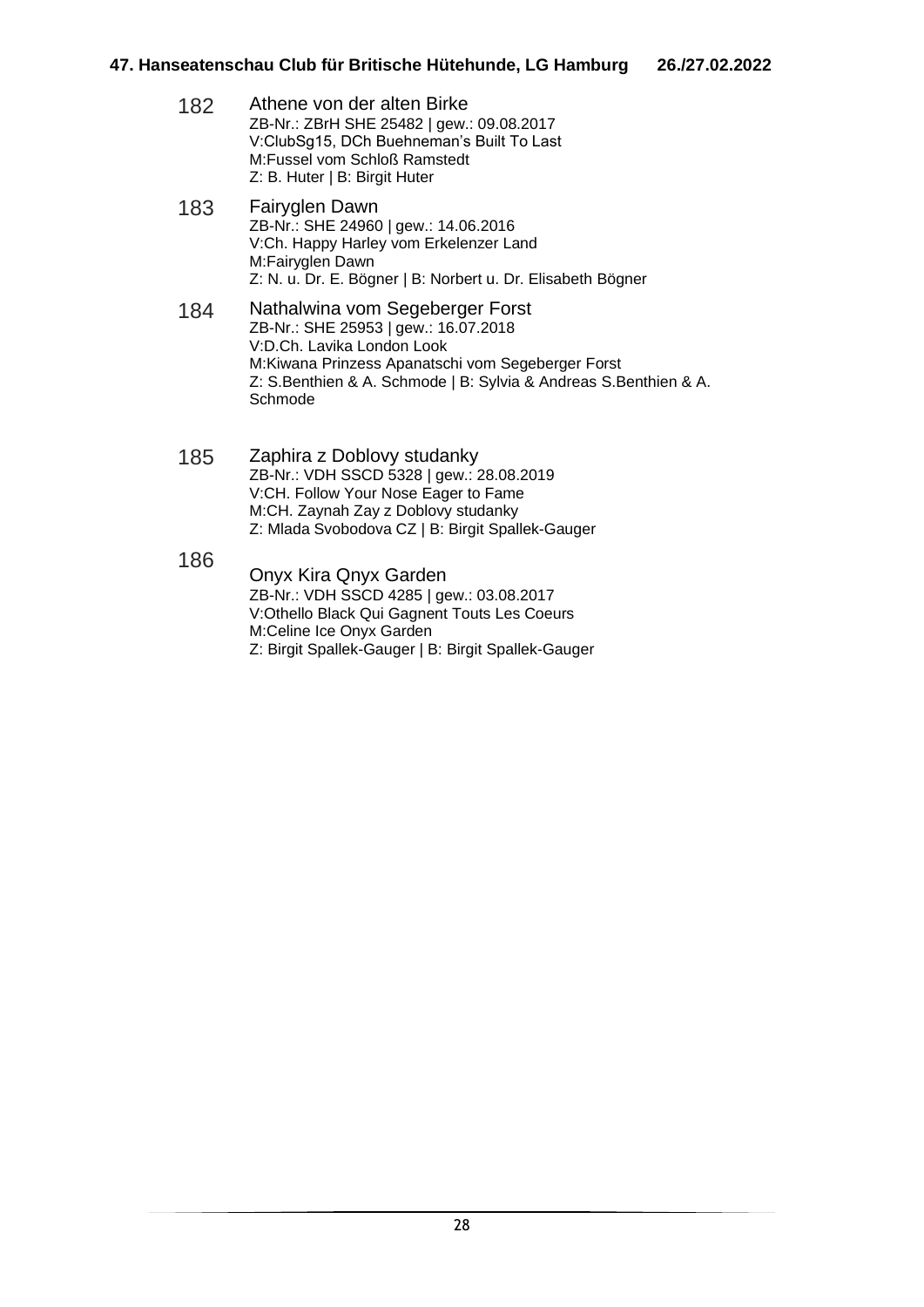# RING 3 – COLLIE KURZHAAR

Richterin: Evelyn Stotuth

## **RÜDEN**

#### **VETERANENKLASSE**

| 187 | Fionessa's Casanova                       |
|-----|-------------------------------------------|
|     | ZB-Nr.: COK 1137   gew.: 04.02.2014       |
|     | V:Fionessa's Casanova                     |
|     | M:Ch. Fionessa's Black Bangle             |
|     | Z: Barbara Kollakowski   B: Denise Hepfer |

#### **JUGENDKLASSE**

| 188 | Manjuba Bring me to Light                |
|-----|------------------------------------------|
|     | ZB-Nr.: ZBrH COK 2648   gew.: 02.05.2021 |
|     | V:Kalalassies's in Fintry Scotland       |
|     | M:Cosmopolitan cover girl vom Feueropal  |
|     | Z: J. Schneider   B: N. Remmert          |
|     |                                          |

189 Quid Quid Agis Faustus ZB-Nr.: VDH DCCK | gew.: 26.02.2021 V:Turella's Qayui M:Quid Quid Agis Battis Z: Susanne Tollmien | B: Susanne Tollmien

#### **ZWISCHENKLASSE**

190 D JCh (VDH&Club)Bumblebee Mountains Genre fidèle de Rumo ZB-Nr.: DCCK0238 | gew.: 17.08.2020 V:Legend of Camelot's Noble Roots M:Bumblebee Mountains Camouflage doré Z: G. u. B. Dippel | B: Claudia + Heiko Beel

# **HÜNDINNEN**

- 191 Boogie Fever von den Borkenbergen ZB-Nr.: ZBrH COK 2643 | gew.: 08.04.2021 V:Tender Wind's Dashing Dopey M:Asa Nanica Count on me Z: Elke Loer | B: Elke Loer
- 192 Turella's Xylona ZB-Nr.: ZBrH COK 2632 | gew.: 18.03.2021 V:Turella's Cool Man M:Turella' Jubilation Z: C. Schmidt | B: Renate Lublow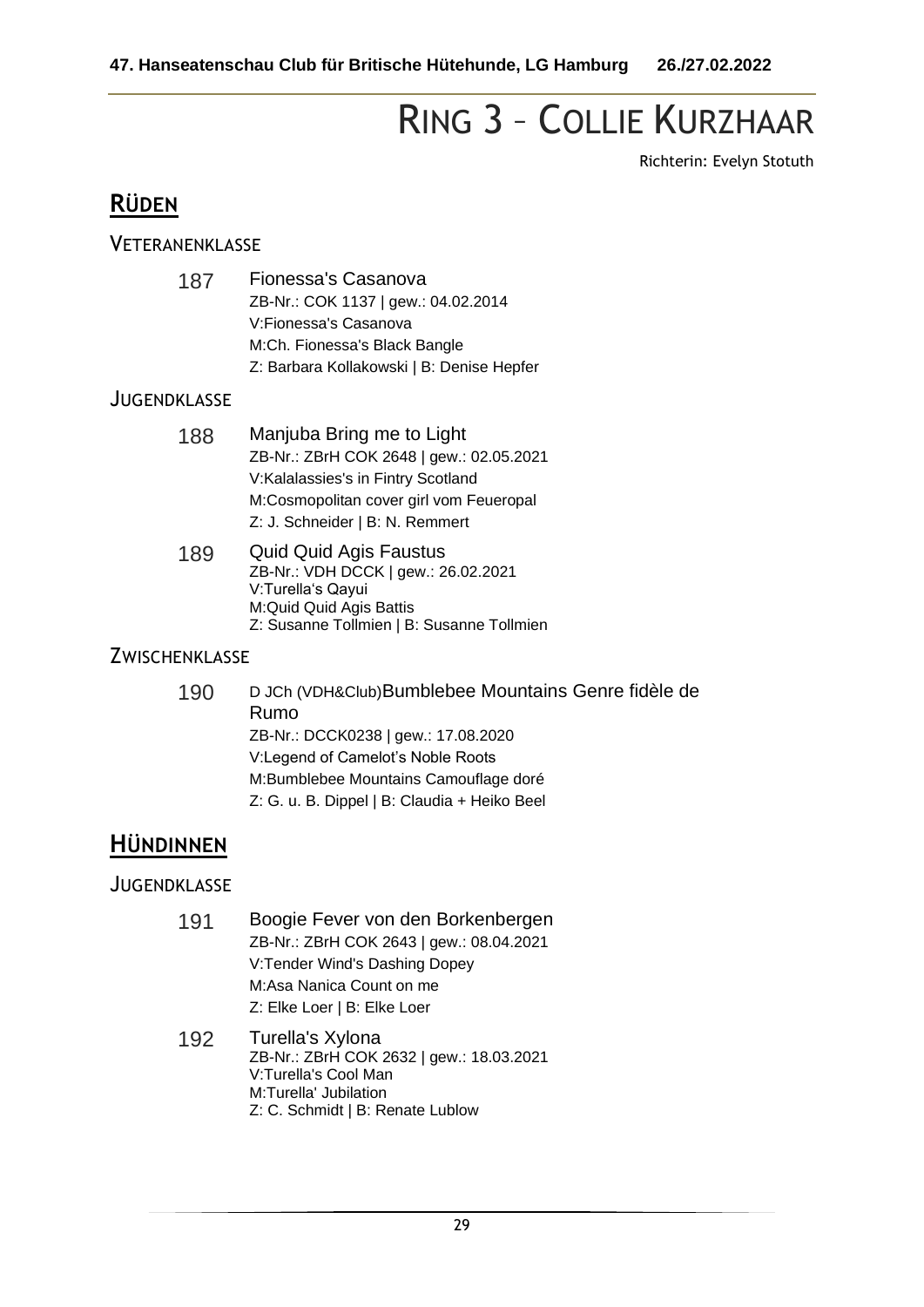| 193 | Vincenza vom Palais Brinn                |
|-----|------------------------------------------|
|     | ZB-Nr.: ZBrH COK 2564   gew.: 10.12.2020 |
|     | V: Vincenza vom Palais Brinn             |
|     | M: Kamilla Adventina vom Palais Brinn    |
|     | Z: Judith Engel   B: Leonie Bathow       |

194 Gwenaelle vom kleinen Sonnenberg ZB-Nr.: COK 2694 | gew.: 23.05.2021 V:Donna Anona vom kleinen Sonnenberg M:Donna Anona vom kleinen Sonnenberg Z: Claudia Schütze | B: Maria v. Földvary

#### OFFENE KLASSE

195 Quid Quid Agis Elissa ZB-Nr.: VDH DCCK 0205 | gew.: 22.04.2019 V:Hopefully Jack vom Palais Brinn M:Hopefully Jack vom Palais Brinn Z: Susanne Tollmien | B: Susanne Tollmien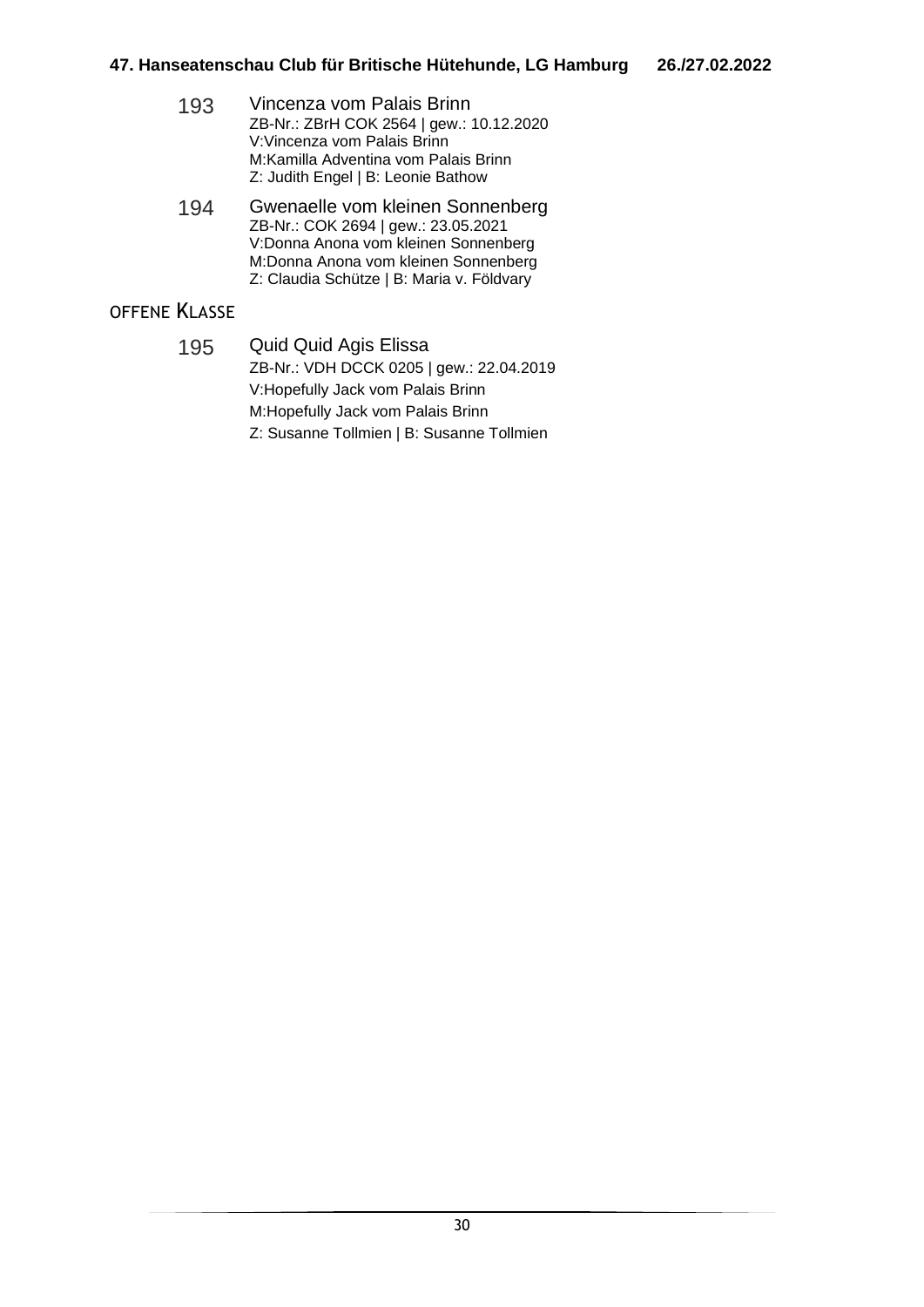# RING 3 – COLLIE LANGHAAR

Richterin: Evelyn Stotuth

## **RÜDEN**

#### **VETERANENKLASSE**

| 196 | Dt ch ni ch lux ch be chBarca van het Melkmeisje |
|-----|--------------------------------------------------|
|     | ZB-Nr.: zbrh col 72139   gew.: 28.06.2011        |
|     | V:Flash black de la chapelle aux arbes           |
|     | M:Love lies from manchus faith                   |
|     | Z: D. Schmidt   B: D. Schmidt                    |

#### **BABYKLASSE**

| 197 | Abba the winner takes it all van het Melkmeisje |
|-----|-------------------------------------------------|
|     | ZB-Nr.: ZBrH COL78290   gew.: 22.10.2021        |
|     | V:Beldones tom wood                             |
|     | M: Heyley the beauty of emiber                  |
|     | Z: D. u. P. Schmidt   B: D. + P. Schmidt        |

198 Queen Street Station of Dirty Booties ZB-Nr.: ZBrH COL78220 | gew.: 17.09.2021 V:DtJCh Denfris Disaronno M:DtJCh Ophelia Della Buca Delle Fate Z: M. u. L. Wirth | B: M. + L. Wirth

#### JÜNGSTENKLASSE

versetzt

- 200 Tiamo's Nightking ZB-Nr.: COL 78167 | gew.: 14.07.2021 V:Fridens Maybach M:Ch. Tiamo's Au Revoir Amour Z: B. Hansel | B: B. Hansel
- 201 Challinn's Angels Angus ZB-Nr.: ZBrH COL 78197 | gew.: 27.07.2021 V:Willow the Best from Nelly`s Paradise M:Quick big Lady of the Landlord`s Pride Z: B. Farys | B: M. Stephenson
- 202 Wicani Bejewelled Dagger ZB-Nr.: AY 09996302 | gew.: 07.06.2021 V:Wicani Cloak and Dagger M:Wicani My Blue Veined Child Z: Mr K.-J. & Mrs A. Harvey | B: Yvonne Silze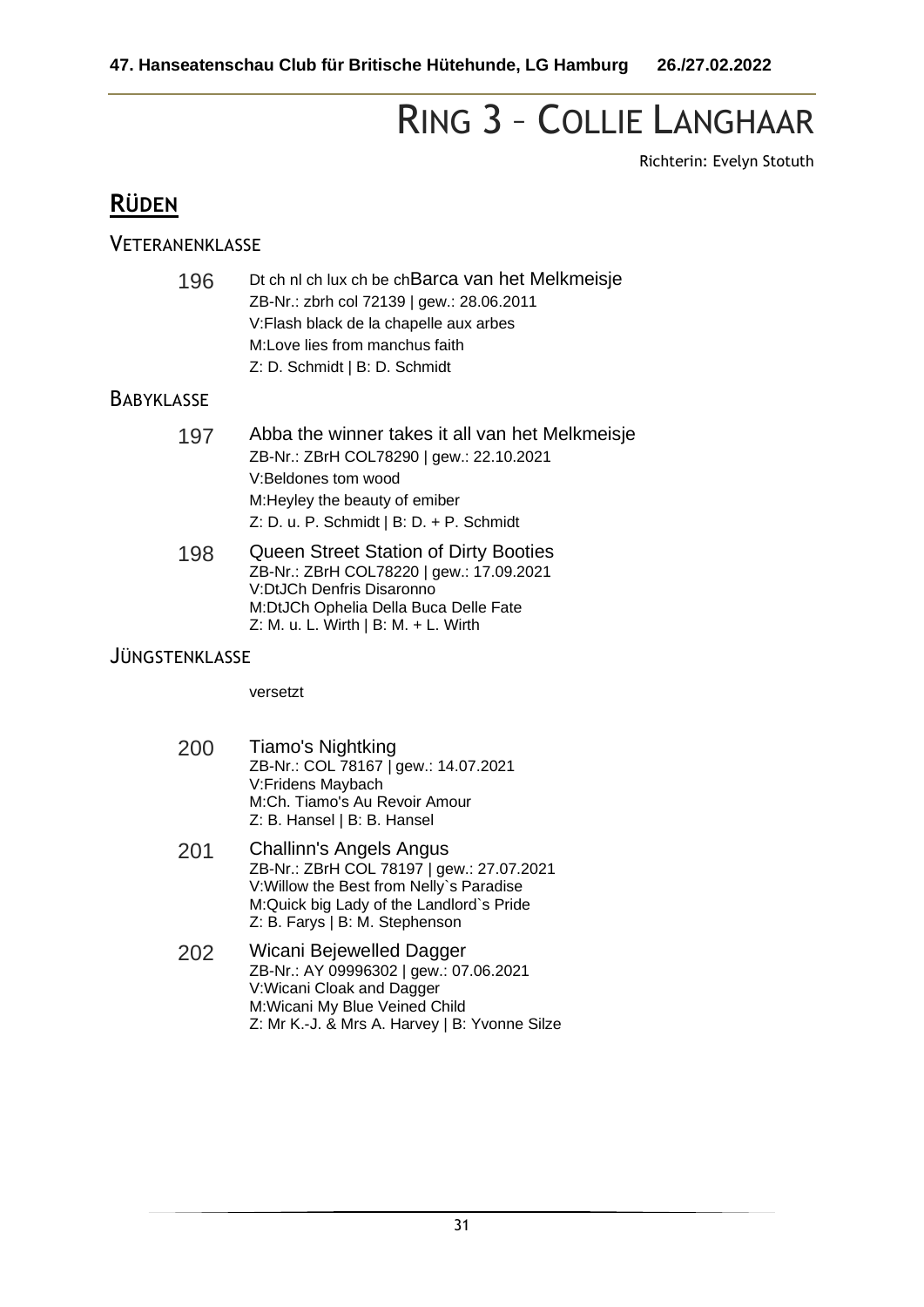#### **JUGENDKLASSE**

| 199 | Aurin the Blackface from the blue Fog     |
|-----|-------------------------------------------|
|     | ZB-Nr.: ZBrH COL 78062   gew.: 25.05.2021 |
|     | V: Aurelis Nordica Aegon Targaryen        |
|     | M:Reventlou Guidita Galant                |
|     | Z: Maike König   B: Franziska Liebing     |
|     |                                           |
|     |                                           |

- 203 Milton Falls Men In Black ZB-Nr.: NHSB 3236368 | gew.: 17.05.2021 V:Rumour Has It Of The Lovely Bears M:Majohof Next Generation Try It Out Z: J.H. van Dijk | B: N. + J. Jansen
- 204 Baxter Sensation Dream ZB-Nr.: VDH DCC 13980 | gew.: 02.03.2021 V:Mistral Gagnant Du Bois Des Amazones M:Xensation Dream of Forever mind Z: M. Frommlet | B: W. + M. Karau

#### **ZWISCHENKLASSE**

- 205 Liaison Galdur ZB-Nr.: VDH-DCC 13671 | gew.: 21.05.2020 V:Quarterback in Black vom Weidenhof M:Liaison Elysée Z: S. Mallée | B: Angie Röwenstrunk
- 206 Over the Top vom Tor zum Taunus ZB-Nr.: VDH-DCC13685 | gew.: 22.06.2020 V:King Kenai vom Tor zum Taunus M:Under the Rising Sun vom Haus Rosenpracht Z: Xandra Dobhan | B: Susanne Haack

#### CHAMPIONKI ASSF

| 207 | Shep's Questo Gioello Nero                          |
|-----|-----------------------------------------------------|
|     | ZB-Nr.: DK17934/2017   gew.: 05.09.2017             |
|     | V:ITCH DKCH INTCH One Extraordinary Blu Di Cambiano |
|     | M:DKCH KBHJV14 KLBJCH Shep's Magic Touch            |
|     | Z: Karen Jondahl, Shep Collies   B: Karen Jondahl   |

#### OFFENE KLASSE

208 Aurelis Nordica Aegon Targaryen ZB-Nr.: COL77082 | gew.: 14.05.2019 V:Ch. Willow the Best From Nellys Paradise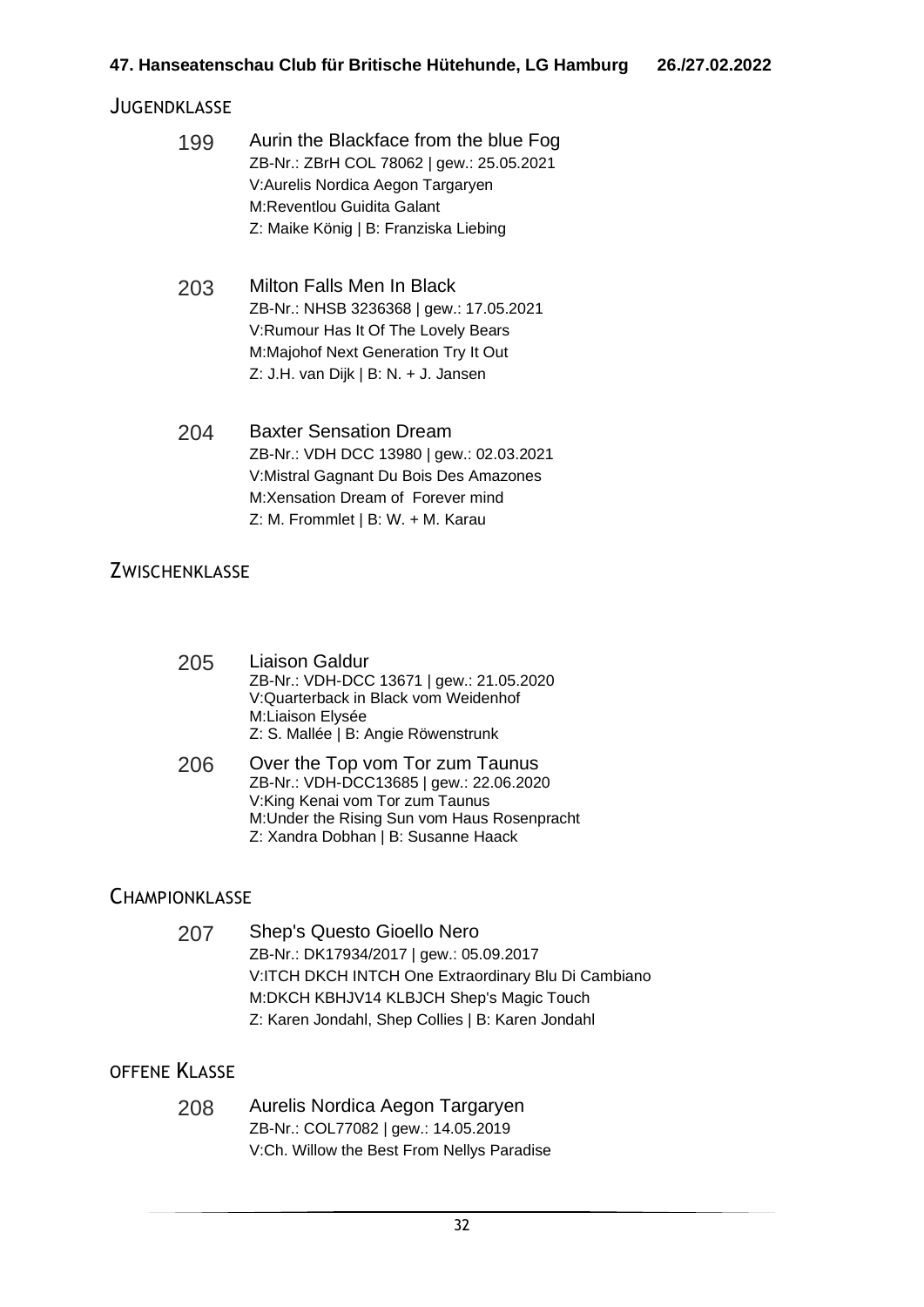M:Xarah Black Diamond from Nellys Paradise Z: Martina de Vries | B: Martina de Vries

- 209 Stormy Love Whispers From Paradise ZB-Nr.: NHSB3080047 | gew.: 21.04.2017 V:Top Secret vom Haus Rosenpracht M:Starlight Whispers From Paradise Z: M.T.H. Evers  $| B: N. + J.$  Jansen
- 210 Wicani Marcopolo ZB-Nr.: ZBrH COL 76241 | gew.: 30.08.2015 V:Sailby Thestars To Wicani M:Seryphina Silk´n Petticoats at Wicani Z: Mr K.-J. & Mrs A. Harvey | B: Yvonne Silze
- 211 Heros vom Hause Kordiaka ZB-Nr.: 76874 | gew.: 20.12.2018 V:Quandi vom Wengerhof M:DAHLIA vom Hause Kordiaka Z: Tanja Kordiaka | B: Manuela Scarpato
- 212 Man on the Moon vom Tor zum Taunus ZB-Nr.: VDH-DCC 12850 | gew.: 18.08.2018 V:Virgin Lover vom Haus Rosenpracht M:Under the Rising Sun vom Haus Rosenpracht Z: Xandra Dobhan | B: Susanne Haack

# **HÜNDINNEN**

#### **VETERANENKLASSE**

213 Eliza Mogli vom Buckenhofer Forst ZB-Nr.: ZBrH COL 73189 | gew.: 03.08.2013 V:Jack Daniels vom Hause Reinhard M:Rosegarden Victoria's Secret Z: Christine Nahr | B: Manuela Sturm

#### **BABYKLASSE**

- 214 Dayna von Reehedi ZB-Nr.: ZBrH COL 78234 | gew.: 27.09.2021 V:Picasso von Rottenstein M:Chelisanne von Reehedi Z: Heike Mühlenjost | B: Birgit Huter versetzt
- 216 Abba Cassandra van het Melkmeisje ZB-Nr.: zbrh col 78288 | gew.: 22.10.2021 V:Beldones tom wood M:Heyley the beauty of emiber Z: D. u. P. Schmidt | B: P. de Witt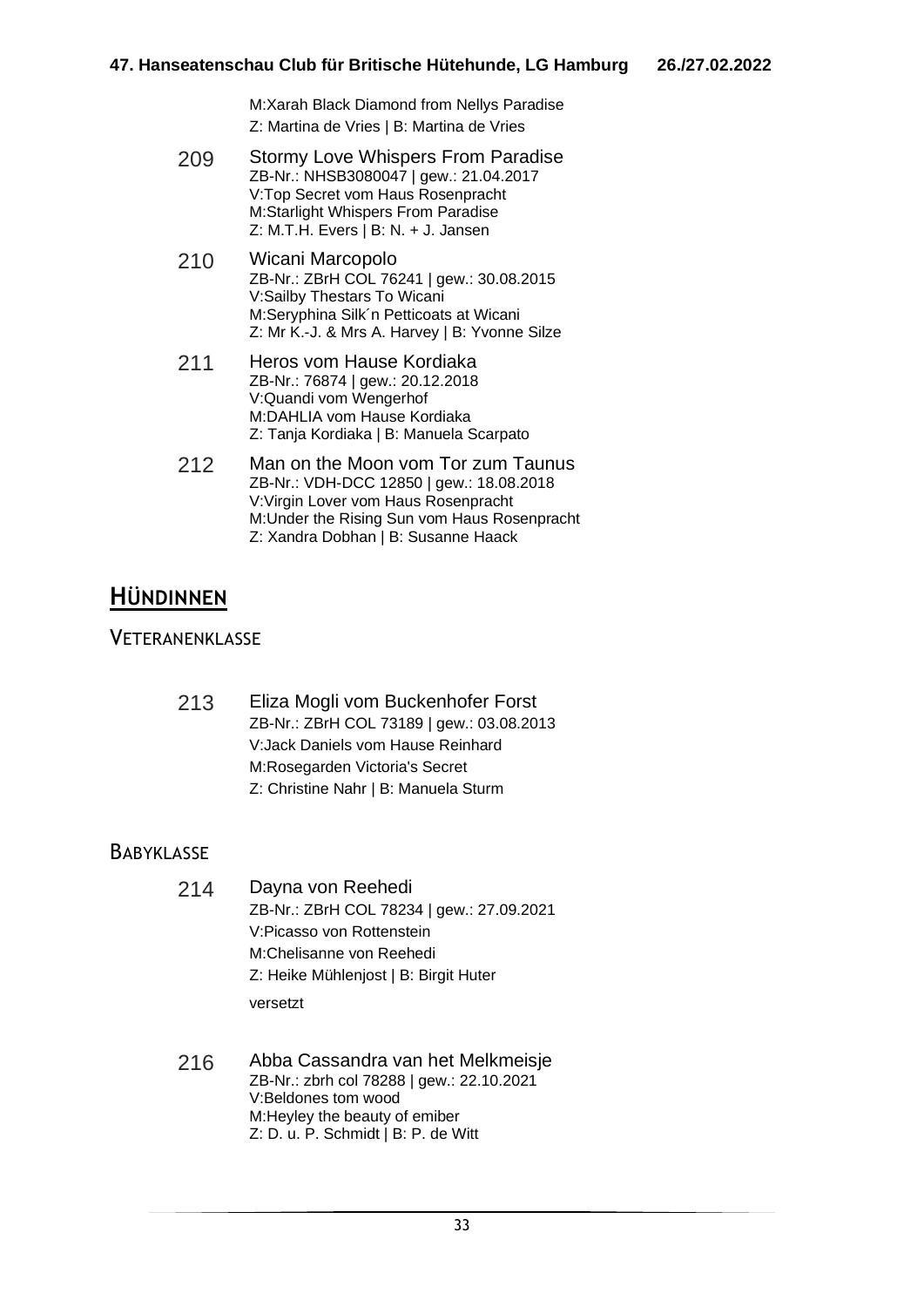#### JÜNGSTENKLASSE

| 215                 | Aurelis Nordica Bentje brich den Fluch<br>ZB-Nr.: DCC 14212   gew.: 14.08.2021<br>V:Ch. Willow the Best From Nellys Paradise<br>M:Xarah Black Diamond from Nellys Paradise<br>Z: Martina de Vries   B: Martina de Vries                          |
|---------------------|--------------------------------------------------------------------------------------------------------------------------------------------------------------------------------------------------------------------------------------------------|
| 217                 | Ela zur Lewitzperle<br>ZB-Nr.: ZBrH COL 78172   gew.: 21.07.2021<br>V:Kumpel Lajos von der Ischlerbahn<br>M:Zenja zur Lewitzperle<br>Z: Ulf-Peter Buß   B: Birgit Huter                                                                          |
| 218                 | Be my joy of happiness of Kim's Fairytale<br>ZB-Nr.: COL78091   gew.: 06.06.2020<br>V:Caterville Hot Chocolate<br>M:Caterville Hot Chocolate<br>Z: T. Grisar   B: Tanja + Justine Grisar                                                         |
| 219                 | Challinn's Angels Amy<br>ZB-Nr.: ZBrH COL 78199   gew.: 27.07.2021<br>V: Willow the Best from Nelly's Paradise<br>M:Quick big Lady of the Landlord's Pride<br>Z: B. Farys   B: B. Farys                                                          |
| 220                 | Paddington Bear of Dirty Booties<br>ZB-Nr.: ZBrHCOL78123   gew.: 16.06.2021<br>V:DtChDtJCh Mac Intosh Mega Star of Forever mind<br>M:DtJCh Ben Avon Real Class<br>Z: M. u. L. Wirth $  B: M. + L.$ Wirth                                         |
| 221                 | Clesa's Oceans Apart<br>ZB-Nr.: VDH-DCC14208   gew.: 08.08.2021<br>V:Dt.Ch. (CfBrH) Rydeen Jalapeno<br>M:Millubie Violet Blue<br>Z: Sandra und Clemens Kochinky   B: Sandra und Clemens Kochinky                                                 |
| <b>JUGENDKLASSE</b> |                                                                                                                                                                                                                                                  |
| 222                 | Ivory in Black From Nellys Paradise<br>ZB-Nr.: DCC 14001   gew.: 20.03.2021<br>V:Ch. Willow the Best From Nellys Paradise<br>M: Ivory in Black From Nellys Paradise<br>Z: Gudrun Disse   B: Martina de Vries                                     |
| 223                 | Coco's Inspiration Amira dreams come true<br>ZB-Nr.: ZBrH COL 77860   gew.: 23.12.2020<br>V:DJgdCH(DCC) ATW'17 Love At First Sight Of Everblue<br>M:DJgdCH(DCC) ATW'17 Love At First Sight Of Everblue<br>Z: K. Ogrizovic   B: Kirstin Ogrizovic |
| 224                 | Bontje di Russillo<br>ZB-Nr.: ZBrH COL 78038   gew.: 10.05.2021<br>V:Nash of Lowlands Green Valley<br>M:Schiwa vom Rhododendronwäldchen<br>Z: V. Russillo   B: V. Russillo                                                                       |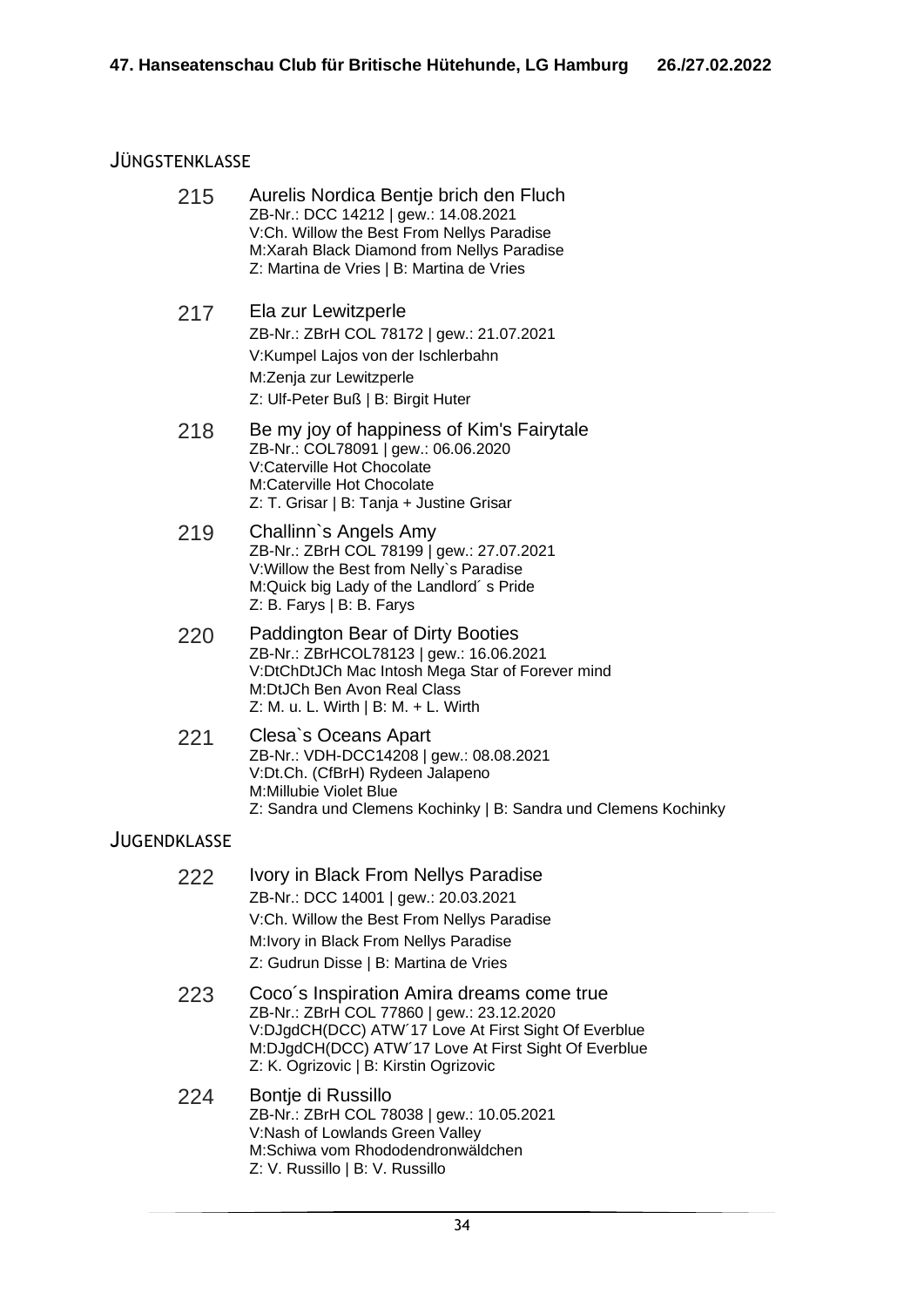| 225 | Whitney Celéste of Little Queensland           |
|-----|------------------------------------------------|
|     | ZB-Nr.: DCC 13905   gew.: 20.12.2020           |
|     | V:Never Ending Story Nero of Little Queensland |
|     | M:Reventlou Fanny Furtuna                      |
|     | Z: S. Schulz   B: S., T. Wulf, Lenz            |

- 226 Neala of Dirty Booties ZB-Nr.: ZBrH COL 77873 | gew.: 05.01.2021 V:Denfris Disaronno M:Ophelia Della Buca Delle Fate Z: L. u. M. Wirth | B: Manuela Sturm
- 227 Perdita von Angi's Zauberwald ZB-Nr.: VDH-DCC 13778 | gew.: 02.09.2020 V:Beldones Good Luck M:Kaja von Angi´s Zauberwald Z: Angie Röwenstrunk | B: Angie Röwenstrunk
- 228 Queen of My Heart vom Paradies ZB-Nr.: DCC13889 | gew.: 29.11.2020 V:Nl.Ch. Dt.Ch. VDH/Club Gambell van het Melkmeisje M:Joy of Life vom Paradies Z: Hannelore Rode | B: Hannelore Rode
- 229 Renaissance Gold ZB-Nr.: 77974 | gew.: 10.03.2021 V:Findest Gold Herbys Draem M:Nubuan Queen Herbys Dream Z: Eva Maria und Karsten Werth | B: Manuela Scarpato

#### **ZWISCHENKLASSE**

verschoben

231 Guardian Blue Angel vom Adlerwappen ZB-Nr.: ZBrH COL 77643 | gew.: 14.07.2020 V:Monsolana Grant Priz M:Yolla Blue vom Adlerwappen Z: Sylvia Schulze | B: Sylvia Schulze

232

233 Dt. Jg. CH ClubMonsolana Love and Cry ZB-Nr.: RKF 5962046 | gew.: 22.05.2020 V:Riverside Song Rock my World M:Monsolana Sandford Z: Olga Buldakova | B: Reinhard Tott

#### **CHAMPIONKLASSE**

230 Songwriter Always in my Heart ZB-Nr.: ZBrH COL 77546 | gew.: 28.04.2020 V:Gambellv. `t Melkmeisje M:Connydream Killing me softly Z: R. Wollner | B: Romana Wollner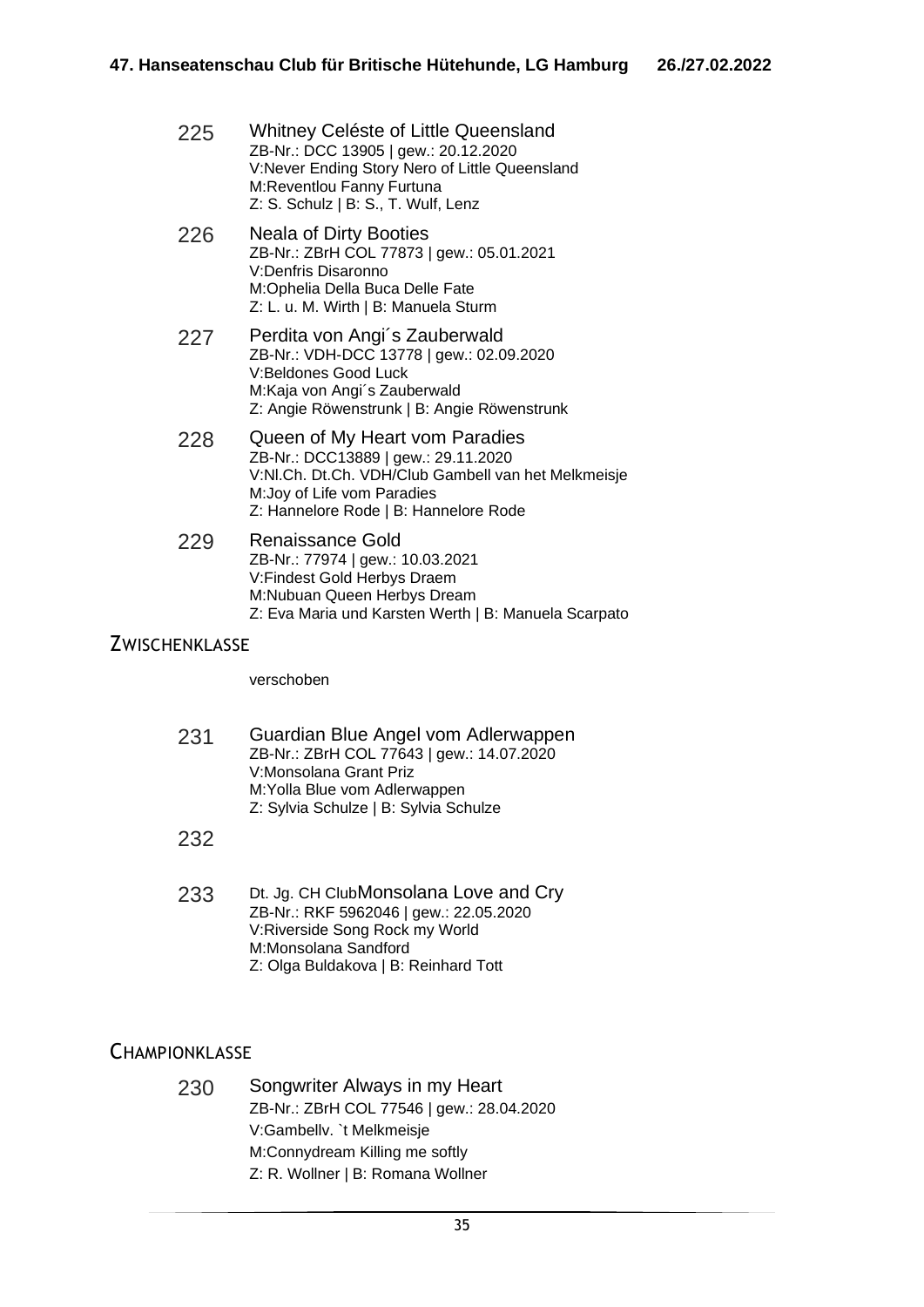| Paris van het Melkmeisje                                                                                                                                  |
|-----------------------------------------------------------------------------------------------------------------------------------------------------------|
| ZB-Nr.: zbrh col 76096   gew.: 21.03.2017                                                                                                                 |
| V:Dazzle blue legend de la chapelle aux arbres                                                                                                            |
| M:Momo of castle garden                                                                                                                                   |
| Z: D. u. P. Schmidt   B: D. + P. Schmidt                                                                                                                  |
| Caprioara Secret Wispas At Wicani<br>ZB-Nr.: DK16481/2015   gew.: 20.08.2013<br>V: Wicani Spectral Blue Via Caprioara<br>M:Starswept Velvet Via Caprioara |
|                                                                                                                                                           |

#### XXXEN

| 236 | Int.Ch, Multi Ch, Dt. Ch VDH & Club, Pol.Ch, Öst. Ch, BS, GW, CS, |
|-----|-------------------------------------------------------------------|
|     | Jg.CS                                                             |
|     | Eagle Coast Beginning of my beautiful Sun Time                    |
|     | ZB-Nr.: ZBrH COL 75363   gew.: 19.10.2015                         |
|     | V:Ch. Chantique Calvin Klein                                      |
|     | M:Int. Ch. Rosegarden Yamaica Fever                               |
|     | Z: Reinhard Tott   B: Reinhard Tott                               |

Z: Patricia Corben, Caprioara Collies, GB | B: Karen Jondahl

| 232 | Dt Jg. Ch<br>Fenja II. vom Himmelsschloss<br>ZB-Nr.: ZBrH COL 76843   gew.: 31.10.2018<br>V:Ch. Captain Cadillac vom Traumland Woblitz-See<br>M:Dt. Ch. Kiss From A Lady vom Paradies<br>Z: Heike und Frank Molle   B: Tanja u Justine Grisar |
|-----|-----------------------------------------------------------------------------------------------------------------------------------------------------------------------------------------------------------------------------------------------|
| 237 | Quick big Lady of the Landlord's Pride<br>ZB-Nr.: ZBrH COL 77253   gew.: 12.10.2019<br>V: Passion Lover of the Loving Collies<br>M: Apollo Love Whispers From Paradise<br>Z: H. u. J. Engels   B: B. Farys                                    |
| 238 | Joyful Whispers From Paradise<br>ZB-Nr.: NHSB 3086633   gew.: 06.06.2017<br><b>V:A'Dior's Sunset Boulevard</b><br>M: Honey Honey Whispers From Paradise<br>Z: M.T.H. Evers   B: M. Evers                                                      |
| 239 | DTJChXspecially for you vom Haus Rosenpracht<br>ZB-Nr.: VDH-DCC11800   gew.: 22.09.2016<br>V:AmaliePrince of Love<br>M:No Angel vom Haus Rosenpracht<br>$Z: P. u. O. Schauer   B: M. + L. Wirth$                                              |